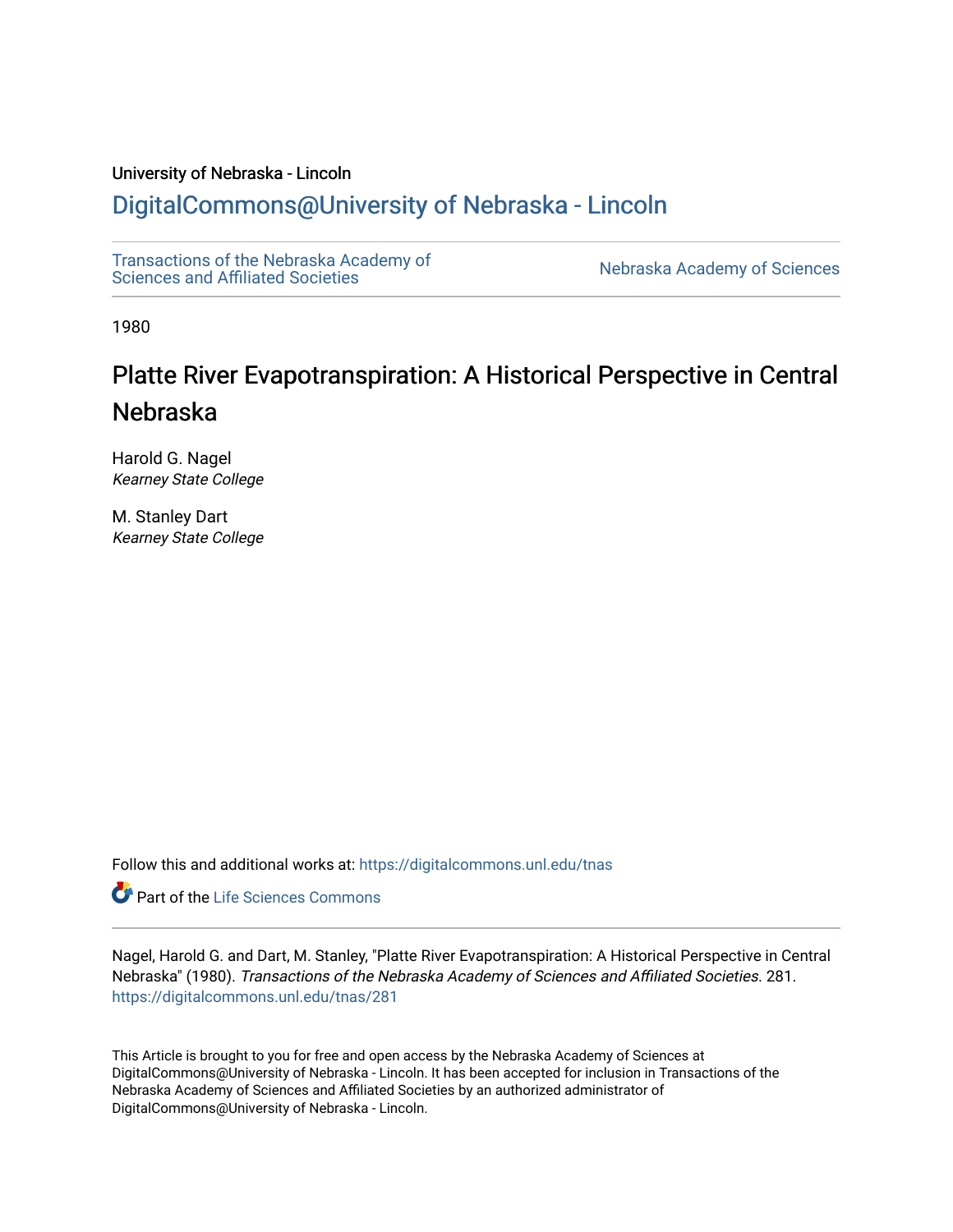# **PLATTE RIVER** EVAPOTRANSPIRATION:

# A **HISTORICAL** PERSPECTIVE **IN** CENTRAL NEBRASKA \*

Harold G. Nagel

and

M. Stanley Dart

Department of Biology Kearney State College Kearney, Nebraska 68847 Department of Geography Kearney State College Kearney, Nebraska 68847

A computational model was developed to estimate evapotranspiration (ET) in the Platte River ecosystem of central Nebraska. Data used in the model were mostly derived from the literature, although leaftemperature data were collected to estimate species transpirationcoefficients.

Preliminary estimates for ET are 35.5 in per yr during the April-tooctober growing season. Riparian forest accounted for 30% of the total ET, followed in order of importance by open-water evaporation, forested islands, herbaceous riparian-transpiration, sandbar evaporation, and then herbaceous island-vegetation, which accounted for only 10% of the total ET.

The Platte River has changed markedly during the last 40 years, with reduced flows and narrowed channel-width. Much riparian forest has grown up in that time and vegetated islands occupy a greater percentage of the remaining channel than previously. A comparison of ET rates between the 1930s and 1970s was attempted, using the computational model developed. Total ET rates in the 1930s were about the same as today (37.3 in per yr) but proportion by habitat differed greatly, with open-water evaporation probably accounting for about one-half the total ET then.

The total loss due to evapotranspiration between Kingsley Dam and Duncan, Nebraska, from Platte River ecosystems (except for wetmeadow and cropland) was estimated to be 379,000 acre-feet per year.

# t t t

#### INTRODUCTION

The Platte River in the Big Bend region of Nebraska has changed dramatically in recent history. Changes in the Platte have recently been summarized by Williams (1978).

Present flows at Overton are only about  $31\%$  of pristine flows (1976, Unpublished United States Fish and Wildlife Service data, Division of Ecological Survey, Grand Island, Nebraska). This reduced flow has caused channel width to be reduced to 60% to 70% of its 1865 width in the Overtonto-Grand Island reach (Williams, 1978). The areas that were previously channel have become vegetated islands, many of which have become incorporated into the bank. Figure I illustrates river change from 1938 to 1969.

The effect of the shift from open-water-sandbar habita to vegetated islands and riparian habitat upon evapotranspira tion (ET) rates has not been studied in the Platte River eco system. Dirmeyer (1975) estimated the loss of water b) evapotranspiration from Platte River vegetation in Nebraska He stated:

Another major river depletion effect that cannot be ignored relates to the heavy (mile-to-two-mile wide) band of trees and brush that has grown up in the river bottom during the past 30 to 40 years. On an annual basis, an acre of heavy cottonwood or willow growth will use water sufficient to irrigate about three acres of corn.

Assuming that the new growth of trees and bushes in the Platte River channel between Kingsley Dam and Duncan in the past 34 years (since completion of Kingsley Dam) is a strip one mile wide and 240 miles long (about 153,600 acres) and that the resultant annual ET rate is assumed to be 72 inches (or 6 feet) per year, then it can be estimated that the increase loss of water is about 921,600 acre feet per year. Assuming that an acre of corn requires about 2 acre feet per year, then it can be seen that the water used annually by this strip of new river bottom vegetation could irrigate about 460,000 acres of corn. Assuming that the 921,600 acre feet is used in a 6-month period between April 1st and October 1st, this works out to about 5120 acre feet per day or a flow of about  $2560$  cubic feet per second  $(c.f.s.).$ The Tri-County Supply Canal has a capacity of about 2200 c.f.s.

The numbers used above are approximate but, in any case, the above estimates put rough dimensions on the problem. Obviously, more accurate numbers should be developed to back-up future water (and fish and wildlife) decisions in Nebraska.

 $\int_{0}^{5}$ Supported by Grant No. OWRT A-059-NEB from the Nebraska Water Resources Center.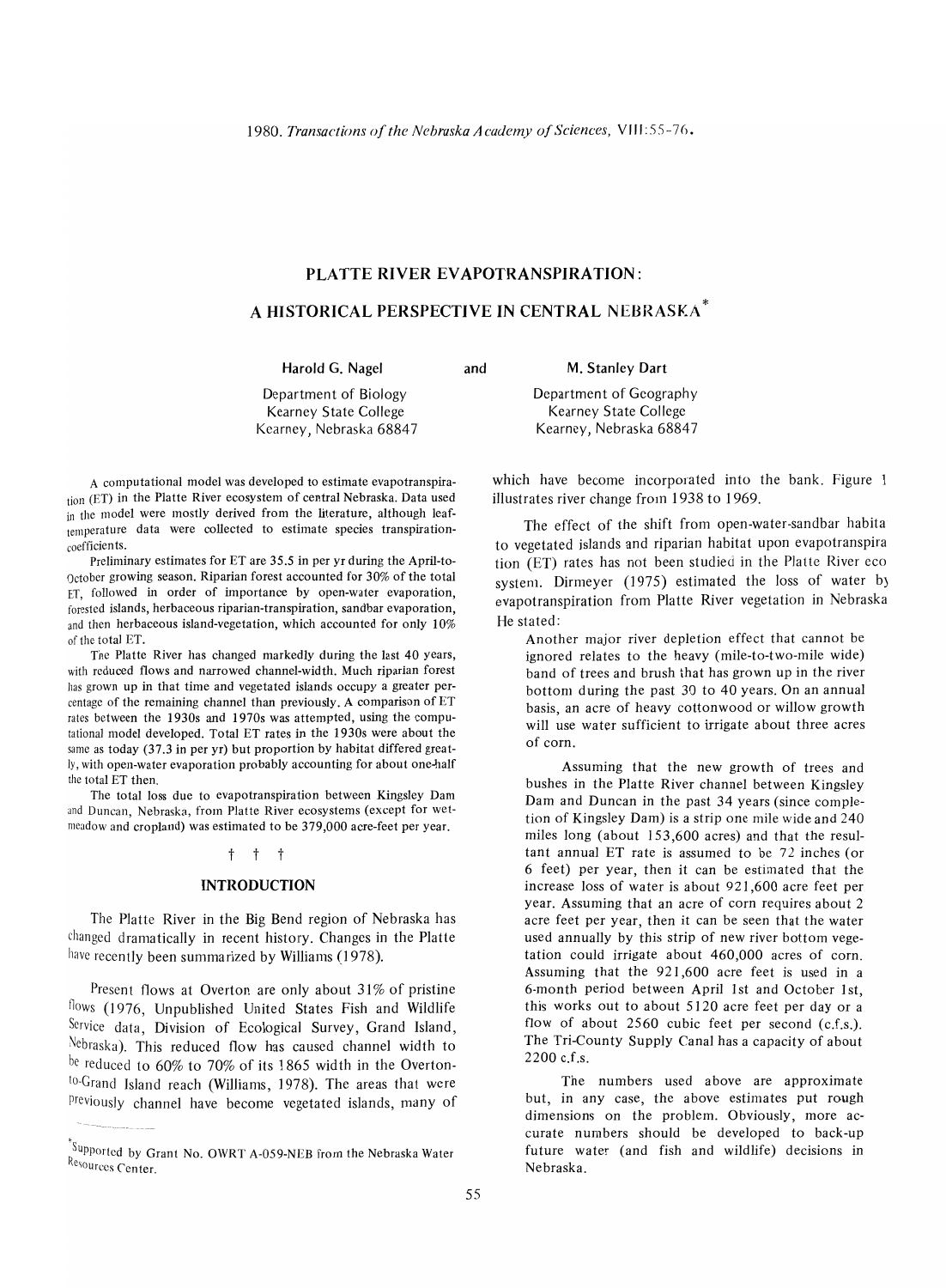

FIGURE l. Aerial photographs of the Platte River near Kearney, Nebraska, showing change from open-channel in 1938 (above) to braided-channel interspersed with vegetated islands in 1969 (below). Photographs cover about 5 mi of river.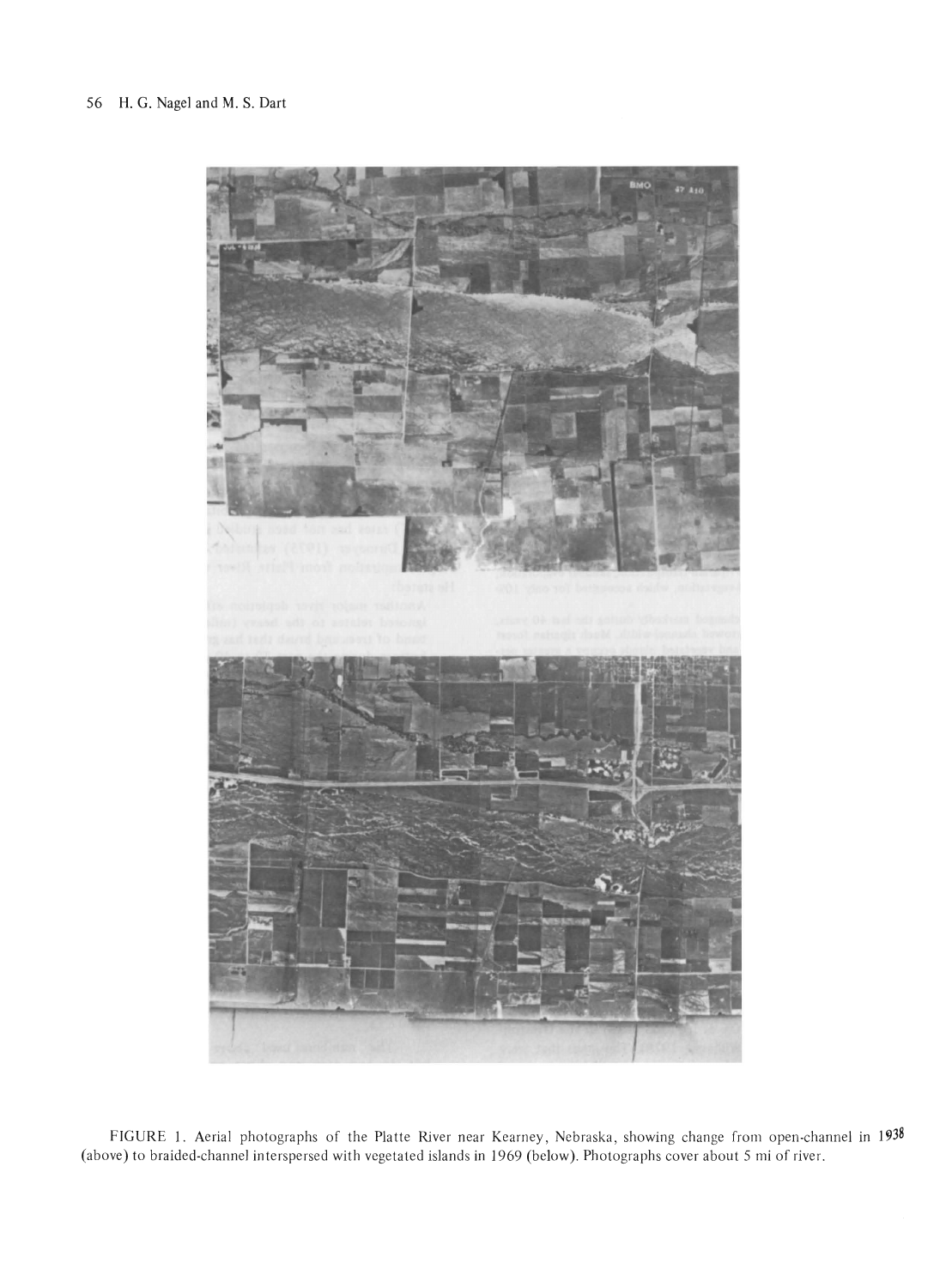Using the Dirmeyer (1975) evapotranspiration estimates at \$10 per acre-foot, the vegetation along the Platte from  $\frac{a_1}{\text{Kings}}$  Dam to Duncan would be consuming more than 9 million dollars worth of water per year.

This paper is an attempt to identify areas needing further research, to set up a research model, and to make some preliminary estimates of ET rates in the Big Bend region of the Platte River from Lexington to Grand Island, Nebraska. Only limited field work was done, the methods and data for computations coming primarily from published values. For this reason, units of measure are not metric. The evapotranspiration literature is full of contradictions and controversies, so some interpretation was necessary. The comparisons to be made in this paper are for the period 1938 to 1978. These dates were chosen because of availability of aerial photographs and because 1938 just preceded closing of Kingsley Dam (Lake McConaughy).

TABLE I. Platte River evapotranspiration-calculation flow-chart.\*

#### METHODS AND DATA SOURCES

### Evapotranspiration Rates

The computational flow-chart used to calculate actual ET is given in Table 1. Several computational methods based upon meteorological conditions were used to estimate ET, but a modified Blaney-Criddle equation (Blaney and Criddle, 1962; line 3, Table I) produced results which most closely approximated lake evaporation, as estimated in the *Climatic Atlas of the United States* (Anonymous, 1968). Lake evaporation (1946-1955) was about 50 in per yr for the study area and the Blaney-Criddle method estimated 53 in when used with Kearney air temperatures for the period 1940-1969 and percentage of annual sunshine per month, P, from McGuiness (1972). Although some evaporation occurs throughout the year, at least 80% occurs during the April-to-October growing season used in computations,

| Line        |                                         | Operation                                                |                          | Comment                  |
|-------------|-----------------------------------------|----------------------------------------------------------|--------------------------|--------------------------|
| 1           | <b>START</b>                            |                                                          |                          |                          |
| 2           | ↓<br>READ $T_i$ , $P_i$                 |                                                          |                          |                          |
| 3           | CALCULATE: $E_{P_i} = (T_i)(P_i) / 100$ |                                                          |                          | Monthly, Apr.-Oct.       |
| 4           |                                         | LIST: Habitat types present in study area.               |                          |                          |
| 5           |                                         | READ: Proportion in habitat types;                       |                          | From Figure 2            |
|             | $A_C$                                   | $A_I$                                                    | $A_{\rm R}$              |                          |
| GO TO:<br>6 | Line 7                                  | Subprogram 1, Subprogram 2,<br>Line 12                   | Subprogram 3,<br>Line 23 |                          |
| 7           | ↓<br>READ: $Q_i$                        |                                                          |                          | Mean cfs., Apr.-Oct.     |
| 8           | ↓<br>READ: $OW_{P_i}$                   |                                                          |                          | Figure 4, Apr.-Oct.      |
| 9           |                                         | CALCULATE: $A_{OW_i} = OW_{P_i}(A_C)$                    |                          |                          |
| 10          |                                         | CALCULATE: $A_{B_i} = (A_C - A_{OW_i}) + (A_{I_R})(A_I)$ |                          | $A_{I_R}$ from Table II  |
| 11          | ↓<br>READ: $K_{B_i}$                    |                                                          |                          | Figure 6, Apr.-Oct.      |
| 12          | <b>SUBPROGRAM2</b><br>↓                 |                                                          |                          | Begin with island forest |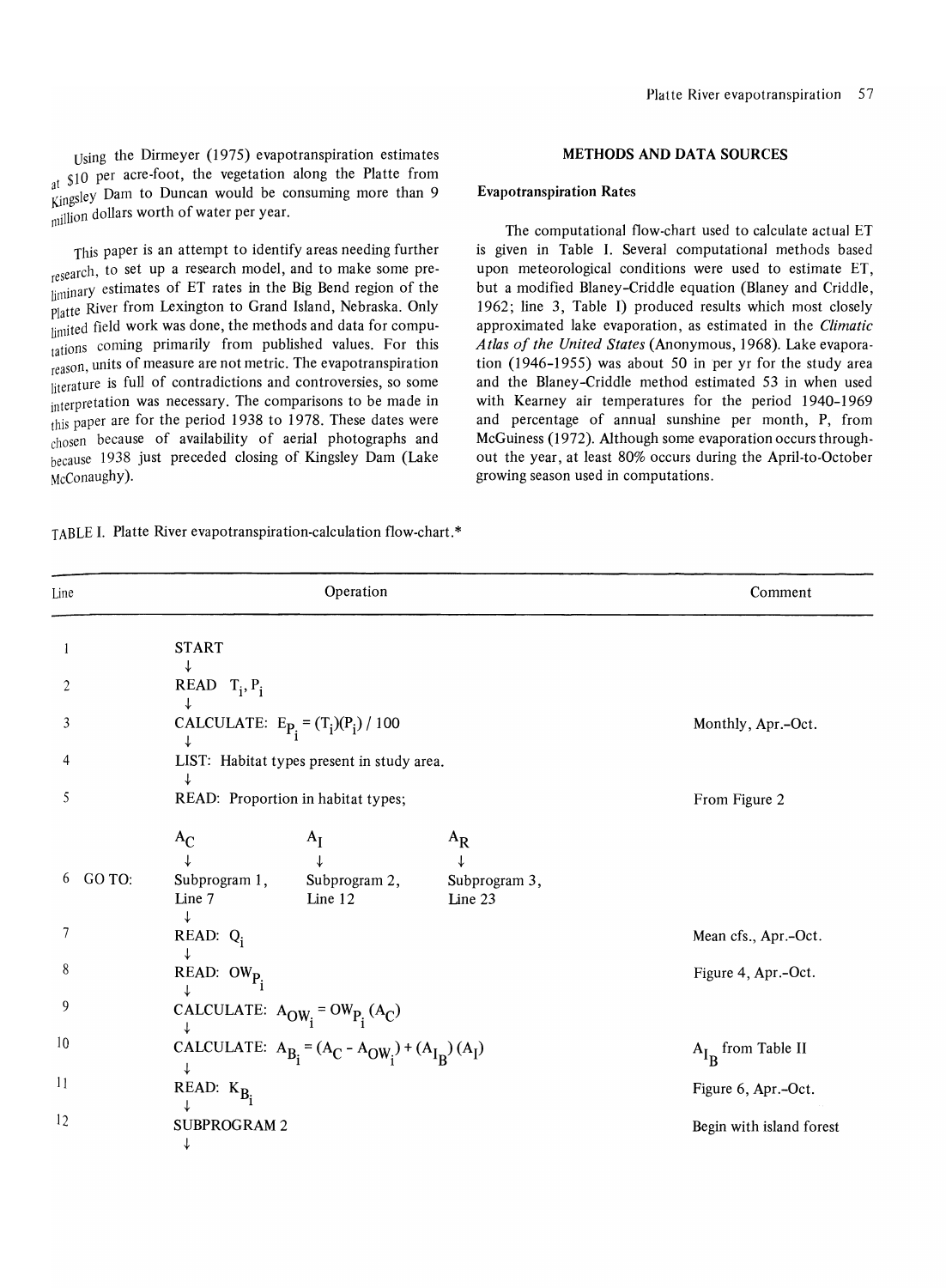# 58 H. G. Nagel and M. S. Dart

# TABLE I. (Continued)

| Line | Operation                                                                                                        | Comment                                        |
|------|------------------------------------------------------------------------------------------------------------------|------------------------------------------------|
| 13   | READ: SC <sub>i</sub>                                                                                            | Table III                                      |
| 14   | $READ: K_i$                                                                                                      | Table IV                                       |
| 15   | CALCULATE: $\sum_{i=1}^{n} (K_i) (SC_i) = K_1$                                                                   | $N =$ number of species                        |
| 16   | $READ: WL_i$                                                                                                     | Figure 3, Apr.-Oct.                            |
| 17   | READ: HE                                                                                                         | Figure 10                                      |
| 18   | CALCULATE: $DW_i = HE - WL_i$                                                                                    |                                                |
| 19   | READ: $K_{2}$                                                                                                    | Figure 9, Apr.-Oct.                            |
| 20   | READ: $K_2$                                                                                                      | Figure 11, no data available;                  |
| 21   | CALCULATE: $(K_1) (K_{2_1}) (K_3) = K_1$                                                                         | estimated .70 FC for forest.<br>.50 herbaceous |
| 22   | REPEAT: Lines 13-22 for herbaceous species                                                                       |                                                |
| 23   | ↓<br><b>SUBPROGRAM 3</b>                                                                                         |                                                |
| 24   | REPEAT: Lines 13-22 for riparian habitat, woody and herbaceous                                                   |                                                |
| 25   | ↓<br>READ: $A_{R_B}$                                                                                             | Table II                                       |
| 26   | READ: $DW_{i_R}$                                                                                                 | Line 18, assume $HE = 3$ ft                    |
| 27   | READ: $K_{R_R}$ for DW <sub>i</sub>                                                                              | Figure 5                                       |
| 28   | CALCULATE: $U = \sum_{i=1}^{7} [(RCF)(\sum_{i=1}^{n} (A_{OW_i})$                                                 |                                                |
|      | $(E_{P_i}) + \sum_{i=1}^{n} (K_{B_i}) (A_{B_i}) (E_{P_i}) + (\sum_{i=1}^{n} (E_{P_i}) (K_{I_{W_i}}))$            |                                                |
|      | $(A_I)(A_{I_{\overline{F}}}) + (\sum_{i=I}^{T} (E_{P_i})(K_{I_{\overline{H_i}}})) (A_I)(A_{I_{\overline{H}}}) +$ |                                                |
|      | $(\sum_{i=l}^{n} (E_{P_i}) (K_{R_{W_i}})) (A_R) (A_{R_F}) + (\sum_{i=l}^{n} (E_{P_i}) (K_{R_{H_i}}))$            |                                                |
|      | $(A_R)(A_{R_H}) + (\sum_{i=1}^{+} (E_{P_i})) (K_{B_R})(A_R)(A_{R_B})$   / 12                                     |                                                |
|      |                                                                                                                  |                                                |

# \*Symbol

# Definition

Proportion of total area in a habitat type. Total area is that part of the historic river channel and flood plain covered by  $\phi$ <sup>en</sup> water (A<sub>C</sub>); sandbars and vegetated islands (A<sub>I</sub>); and riparian forest (A<sub>R</sub>) on 1938 aerial photographs. Areas in 1969 and 1977 were also determined from aerial photographs from one date

B

A

Barren (or unvegetated) sandbars or riparian habitat.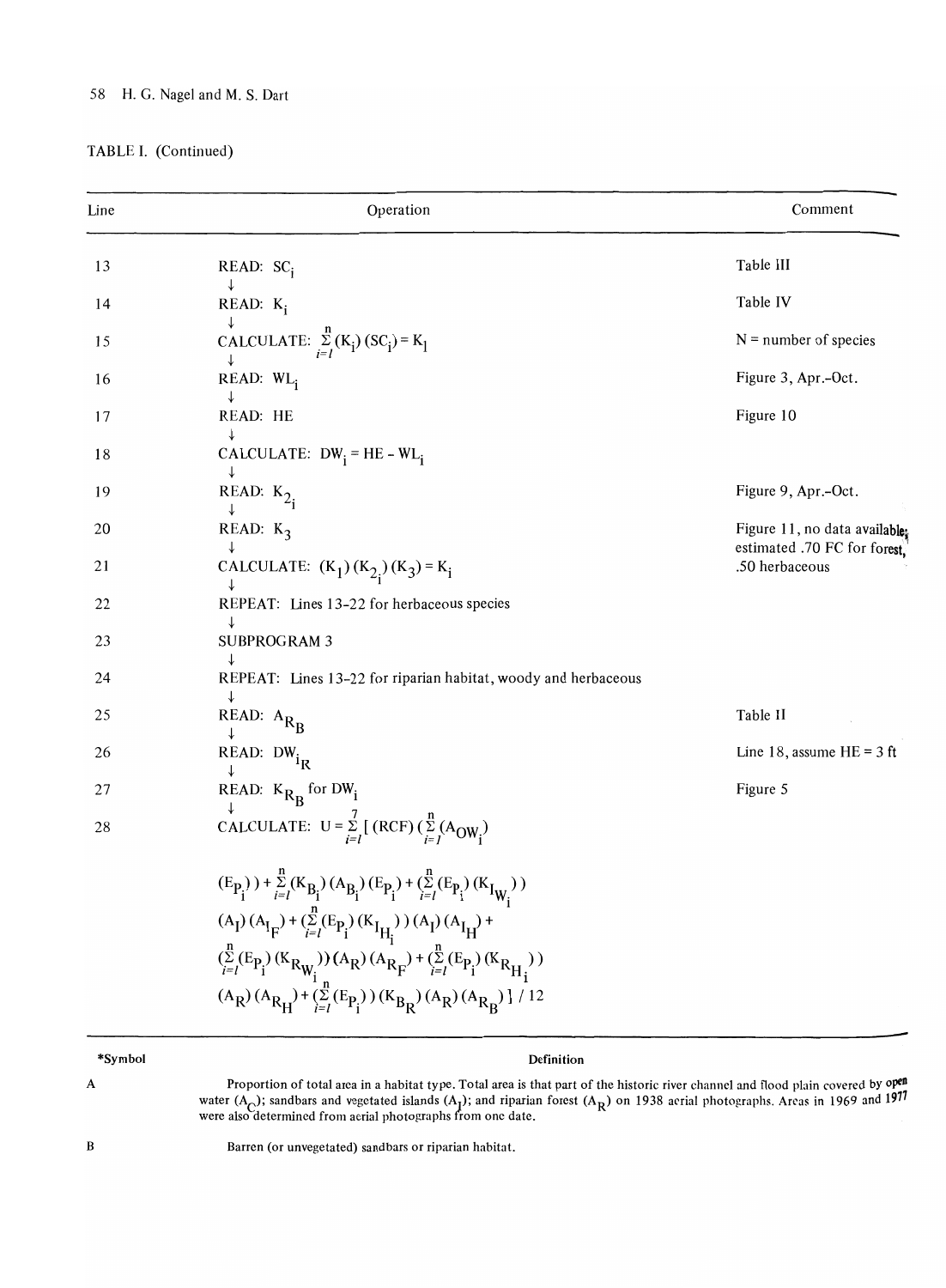| *Symbol           | Definition                                                                                                                                                                                    |
|-------------------|-----------------------------------------------------------------------------------------------------------------------------------------------------------------------------------------------|
| вE                | Baseline elevation. The relative elevation of the deepest channel at Overton on May 17, 1978.                                                                                                 |
| C                 | Channel habitat, including open-water and barren sandbars.                                                                                                                                    |
| DW                | Depth of saturated water-table below soil surface.                                                                                                                                            |
| Ep                | Potential lake evaporation rate (in per yr).                                                                                                                                                  |
| F                 | Forested habitat, including open-woodland types.                                                                                                                                              |
| FC                | Foliage-cover, that is the proportion of the soil-surface covered with foliage in a vertical plane from soil to top of canopy.<br>(Note: $FC_T$ is total foliage-cover for all species.)      |
| H                 | Herbaceous plant-cover dominating the habitat, including grasses, sedges, forbs, low shrubs, and other low-growing vegetation.                                                                |
| HE                | Height of habitat above baseline channel elevation.                                                                                                                                           |
| I                 | Vegetated island-habitat, having water flowing around all sides at average discharges in most years.                                                                                          |
| $K_i$             | Empirical species-specific consumptive use coefficient.                                                                                                                                       |
| ΟW                | Area of open-water.                                                                                                                                                                           |
| $OW_{\mathbf{p}}$ | Proportion of distance across the channel covered with water at any discharge.                                                                                                                |
| Q                 | Discharge (cfs) at Overton, Nebraska, gauging station.                                                                                                                                        |
| Phreatophyte      | Plants that tap ground water and habitually depend on this subsurface water-supply.                                                                                                           |
| $P_i$             | Monthly percentage of total daytime hours.                                                                                                                                                    |
| R                 | Riparian habitat.                                                                                                                                                                             |
| RCF               | River correction factor $(= 1.075)$ , which corrects from lake evaporation-rates.                                                                                                             |
| SC                | Species-composition in a habitat. Proportion based upon foliage-cover contributed by each species to the total. (Note: only<br>species contributing more than .05 of foliage cover included.) |
| $T_i$             | Mean monthly air temperature $(F)$ .                                                                                                                                                          |
| U                 | Total evapotranspiration (ft per yr).                                                                                                                                                         |
| W                 | Ligneous vegetation, including trees and taller shrubs.                                                                                                                                       |
| WL                | Water-level height (ft) above baseline elevation (BE) of channel.                                                                                                                             |

The approach used to determine ET rates was modified from that of Rantz (1968). The review bibliography by Horton (1973) provided a guide to the literature.

# Study Area

The area studied was defined as that covered on the 1938 aerial photographs by open-water, sandbar and wooded islands, and riparian habitat. Riparian wet-meadows and cropland were excluded from the study.

Acreages in the three habitats (Table **I,** line 5; Fig. 2) were obtained from the Fish and Wildlife Service in Grand Island, Nebraska *(I976,* unpublished data from Platte River National Wildlife Study, Division of Ecological Services) and Econ Incorporated (Anonymous, 1977). These data (Fig. 2) were obtained by use of a planimeter on 1938 and 1969 black-and-white aerial photographs and false-color infrared color photographs taken in 1976. Transect numbers 10-19 (6 mi E. of Lexington to Grand Island) were used for the 1938 and 1969 data. Transects were 2 mi wide and 6 mi apart. The 1976 data were based on the entire reach of the river from Overton to Chapman.

The proportion of area covered by woody or herbaceous vegetation and barren area within each habitat given on Figure 2 was determined by doing 800 randomly selected point-samples on 1938 and 1977 aerial photographs (Table II).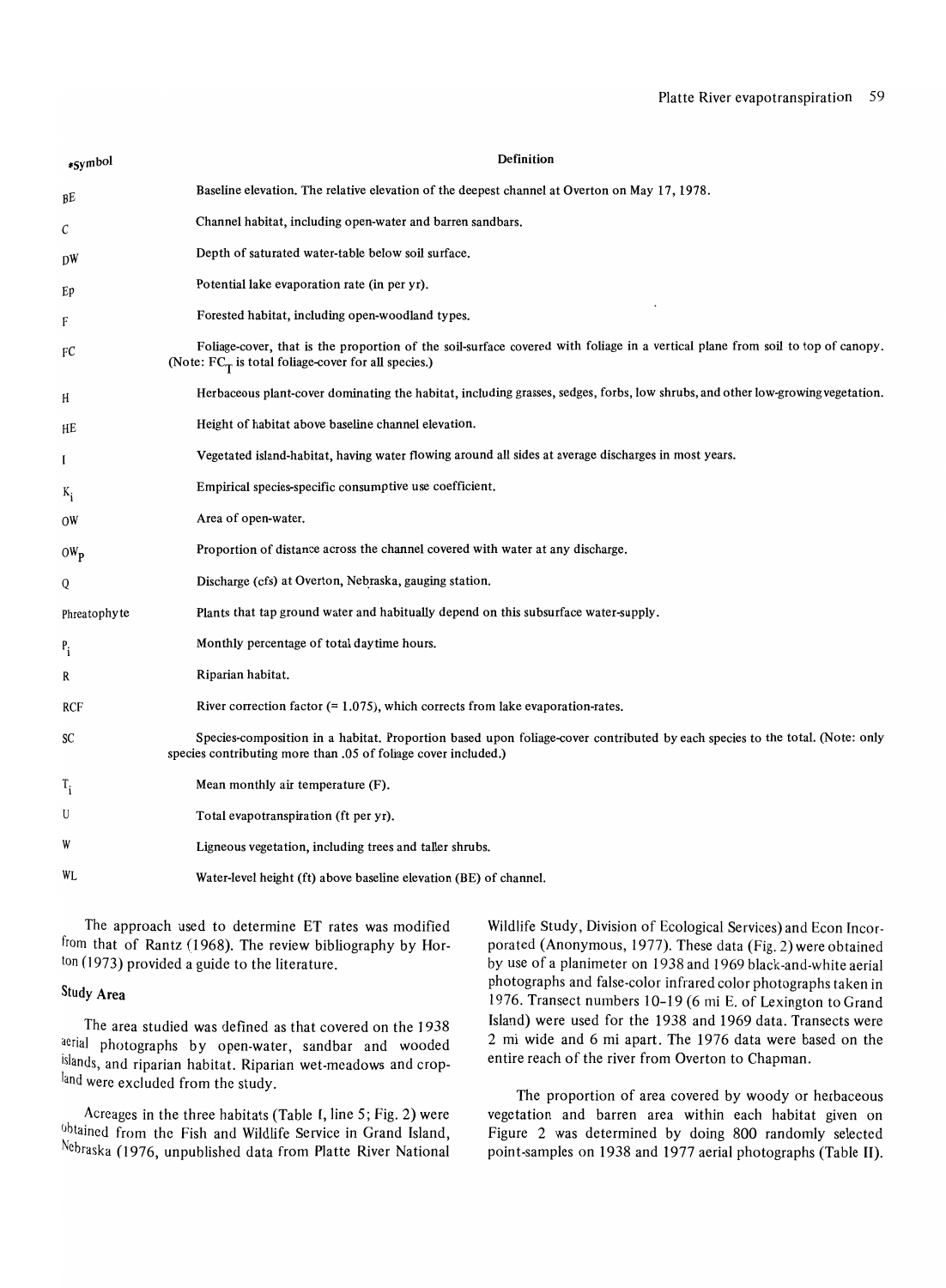

FIGURE 2. Proportion of study area in each of three habitat types in 1938, 1969, and 1977.

### Subprogram 1

To estimate evaporation from open-water habitat, the area of water surface at any discharge must be known. Discharge data are available from United States Geological Survey gauging stations within the study area at Overton, Odessa, and Grand Island. Frith (1978, unpublished United States Fish and Wildlife Service data, Grand Island, Nebraska) provided us with an elevation transect across the Platte about  $1\frac{1}{2}$  mi upstream from the Overton gauging station. Surveys were done on four dates (March 30, May 17, June 29, and August 23, 1978) and the May and June data were selected as most representative of the evapotranspiration season. This elevational cross-section was considered typical of channel configuration within the study area.

The elevational cross-section (Frith, 1978, unpublished United States Fish and Wildlife Service data, Grand Island, Nebraska) was plotted, wetted perimeters were measured with a planimeter, and cross-sectional area calculated for each of 11 water depths (increments of 0.2 ft). Discharge at each water level was then calculated from the Manning equation (Leopold *et* at., 1964):

$$
Q = A\left(\frac{1.5}{n}\right) R^{2/3} S^{1/2}
$$

where:  $R = A/wp$ ; wp = wetted perimeter

- $A = cross-sectional area$
- $S = slope of stream = 7 ft per mi$
- $n =$  Manning roughness coefficient =  $0.02$
- $Q =$  discharge rate (cfs)

Values for each of the six channels present in the cross-section were summed and the results plotted on Figure 3 to produce a rating curve for the transect site.

These data do not explicitly reflect the probable scouring of the channel with increased discharges. However, comparison of this rating curve (Fig. 3) to known, bankfull discharges shows very close agreement between predicted and actual discharges when projected beyond the limits of the curve.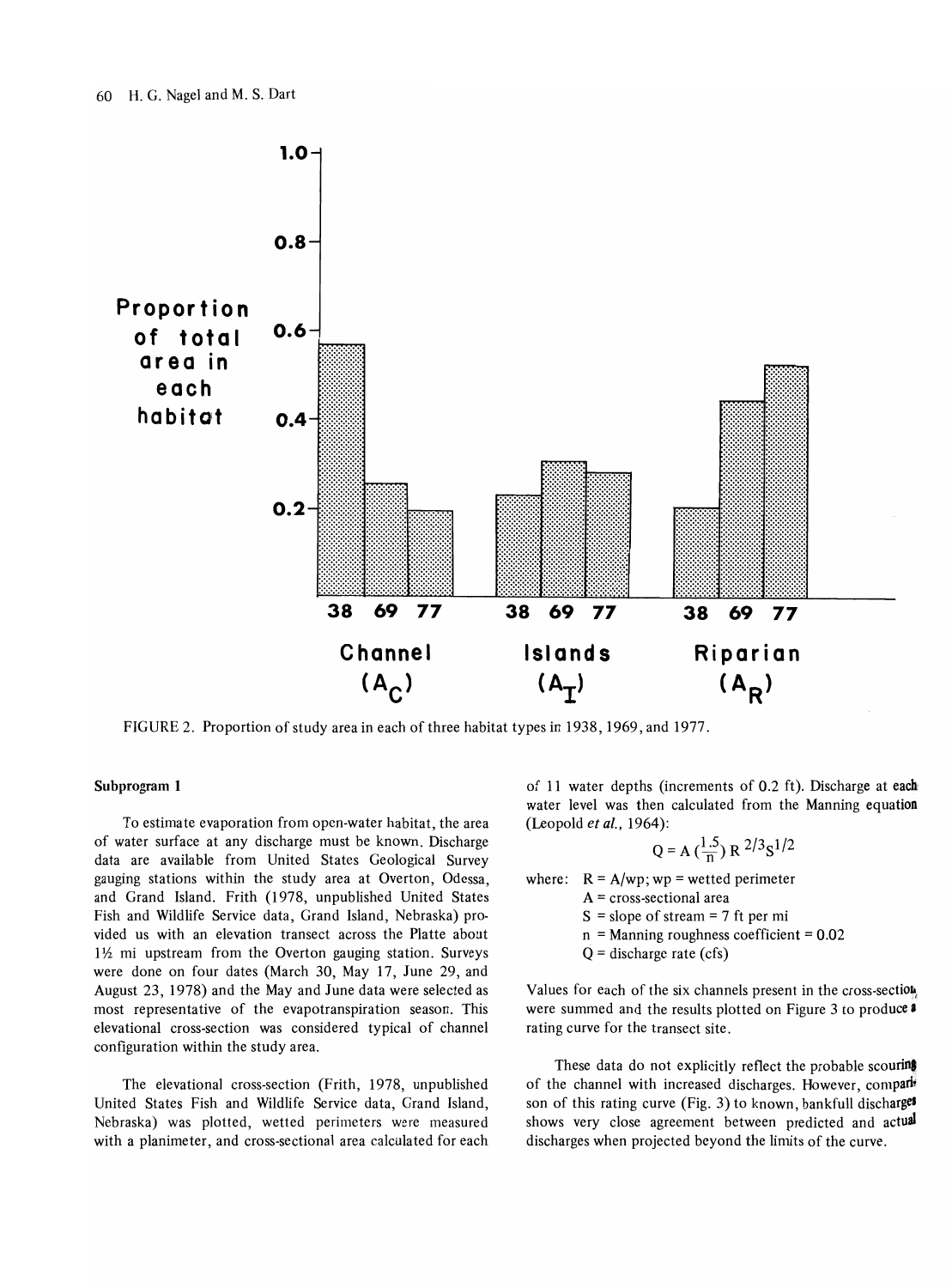| Habitat           | Symbol    | 1938 <sup>a</sup> | $1957 - 65^a$       | $1977^{\rm b}$    |
|-------------------|-----------|-------------------|---------------------|-------------------|
| Riparian Woodland |           |                   |                     |                   |
| Woody cover       | $A_{R_F}$ | .29               | .38                 | .51               |
| Herbaceous cover  | $A_{R_H}$ | .54               | .50                 | .43               |
| Barren            | $A_{R_B}$ | .17               | .11                 | .06               |
|                   |           | $1938$ c          | $1957 - 65^{\circ}$ | 1977 <sup>d</sup> |
| Vegetated Islands |           |                   |                     |                   |
| Woody cover       | $A_{I_F}$ | .35               | .35                 | .35               |
| Herbaceous cover  | $A_{I_H}$ | .30               | .30                 | .30               |
| Barren            | $A_{I_B}$ | .35               | .35                 | .35               |

TABLE II. Proportion of major habitats that were barren or covered by woody or herbaceous vegetation.

a: Based upon point analysis of aerial photographs.

- b: Mean of 56% cover (of Gray *et al.,* 1975, unpublished report to National Science Foundation, Kearney State College, Kearney, Nebraska) and point analysis of 1977 aerial photographs which showed 46% woody cover.
- c: Foliage-cover is highly variable with season due to high proportion of annual vegetation and barren areas; therefore, assumed same as 1977. Aerial photographs for 1938 and mid-period (1957-1965) were from a different season than the 1977 photograph; so no point analysis was done.
- d: Data from Hadenfeldt and Walters (1978, unpublished report to National Science Foundation, Kearney State College, Kearney, Nebraska), verified by visual estimate on 11 islands.

Figure 4 allows linear proportion of open water (line 8, Table I) along the cross-section to be read at any discharge within the range given. Calculations on line 9 (Table I) are necessary because the area of open-water and bare sandbar will vary depending upon discharge when the aerial photograph was taken. line 10 (Table I) determines the proportion of combined open-water and sandbar habitat which is in sandbar habitat at any discharge.

line 11 (Table I) reads evaporation rate of sandbars and barren habitat on islands at any discharge from Figure 6. This graph was prepared from the Overton elevation data by drawing 11 equidistant, horizontal lines across the river crosssection, then measuring the depth to water table from surface at 19 equidistant, vertical points across the entire transect from the horizontal lines. Evaporation at any depth under bare sand was read from Figure 5, which was based upon particlesize of bed-material and sandbars (Nickel, 1978, unpublished National Science Foundation Student Originated Studies Report, Kearney State College, Kearney, Nebraska), and evaporation rates were determined by Parshall (1930).

#### Subprograms 2 and 3

These subprograms estimate evapotranspiration from vegetated-island and riparian habitats. Habitats were split into island and riparian because of different species composition and elevation. The split into woody *versus* herbaceous vegetation was somewhat impractical because of large areas of openwoodland habitat and presence of copious herbaceous vegetation under forest canopy. However, herbaceous vegetation under trees accounts for less than 13% of the total ET there (Van Hylckama, 1970; Kozlowski, 1968) and was ignored where heavy forest-canopy was present. Areas designated herbaceous, therefore, have no woody vegetation present, but woody areas usually do have herbaceous vegetation.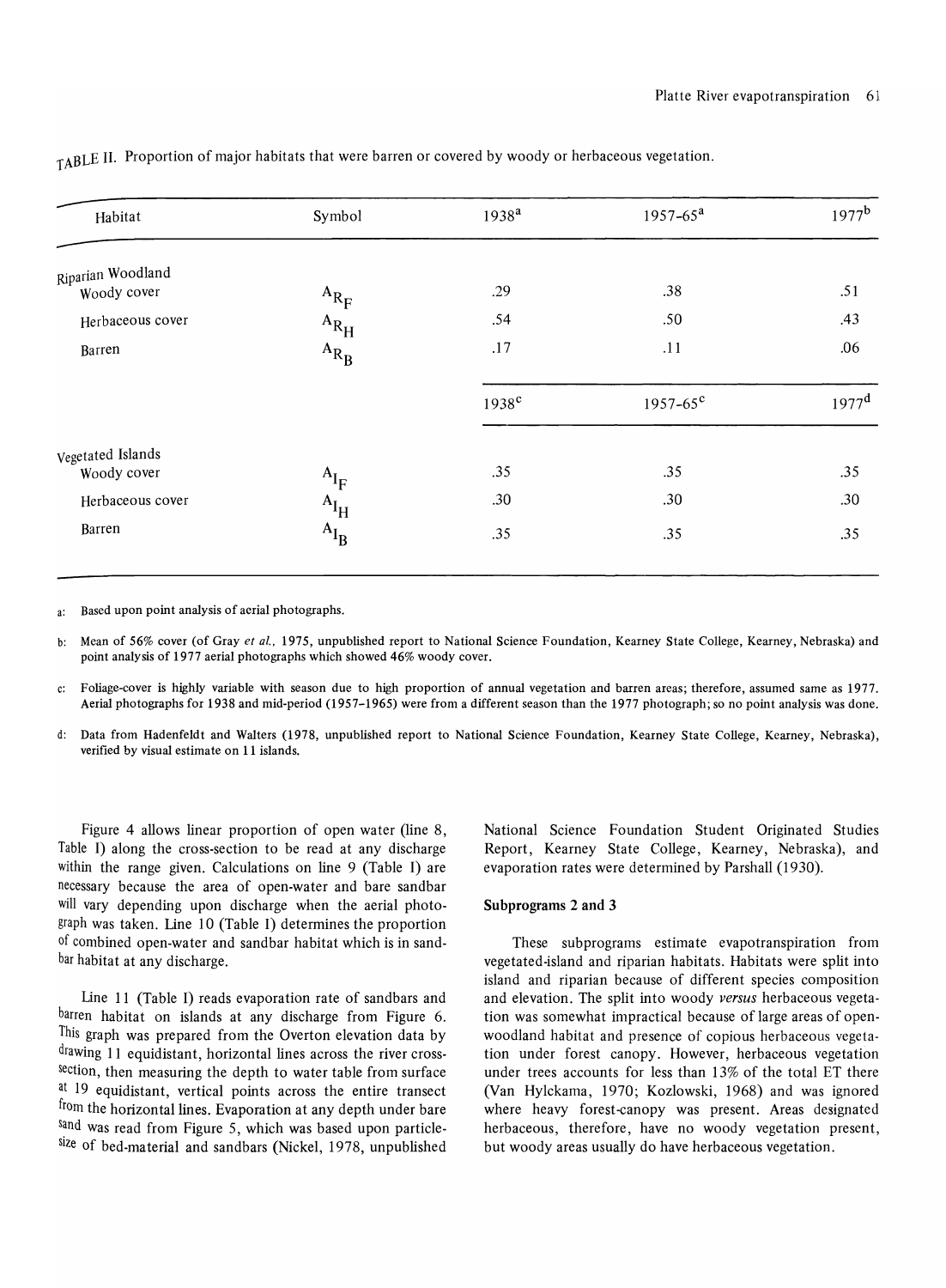

FIGURE 3. Relationship between water level (WL) above baseline elevation and discharge (Q) at Overton, Nebraska.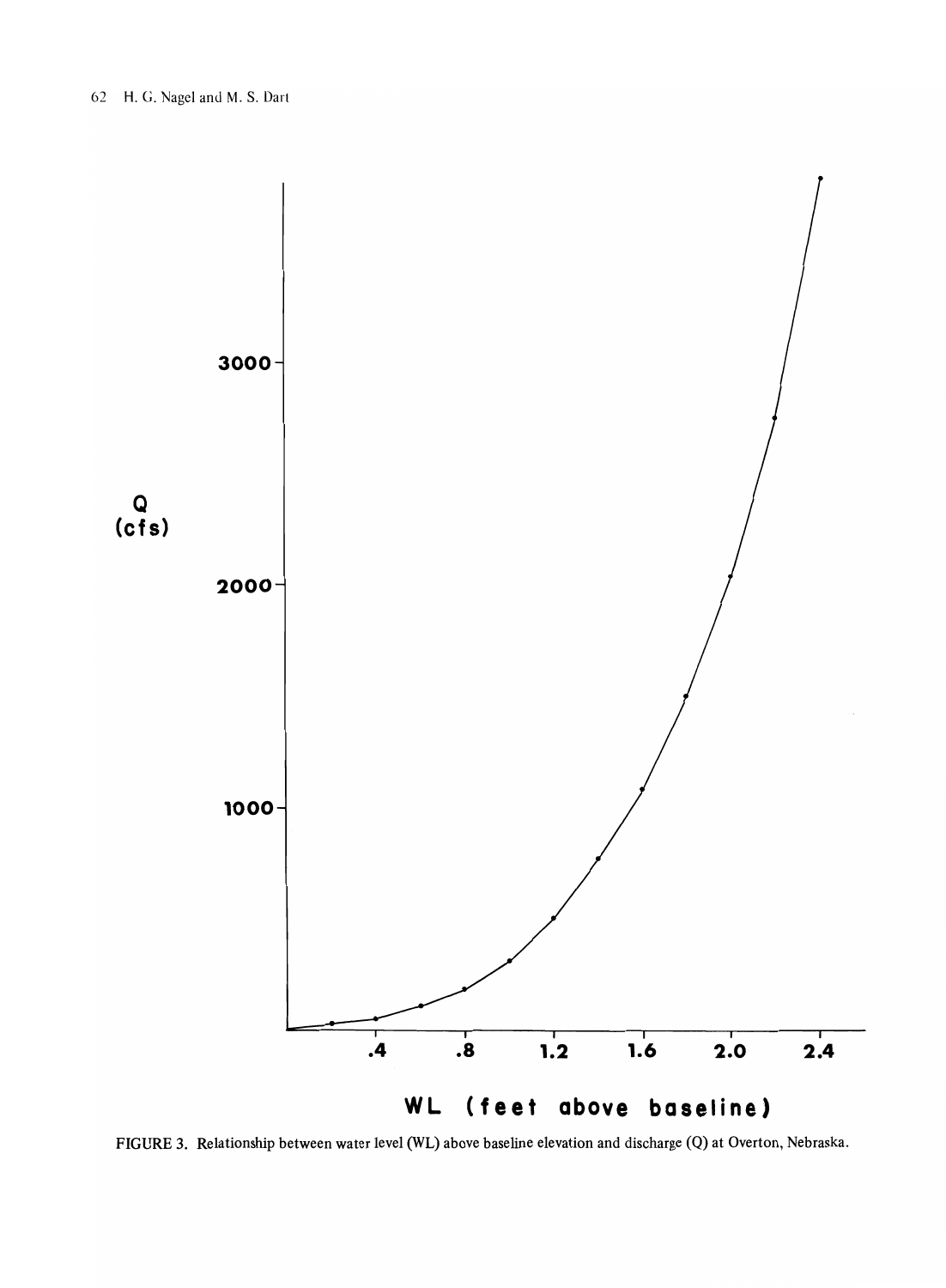

FIGURE 4. Proportion of total channel-width covered with water  $(OW_p)$  at any discharge (Q).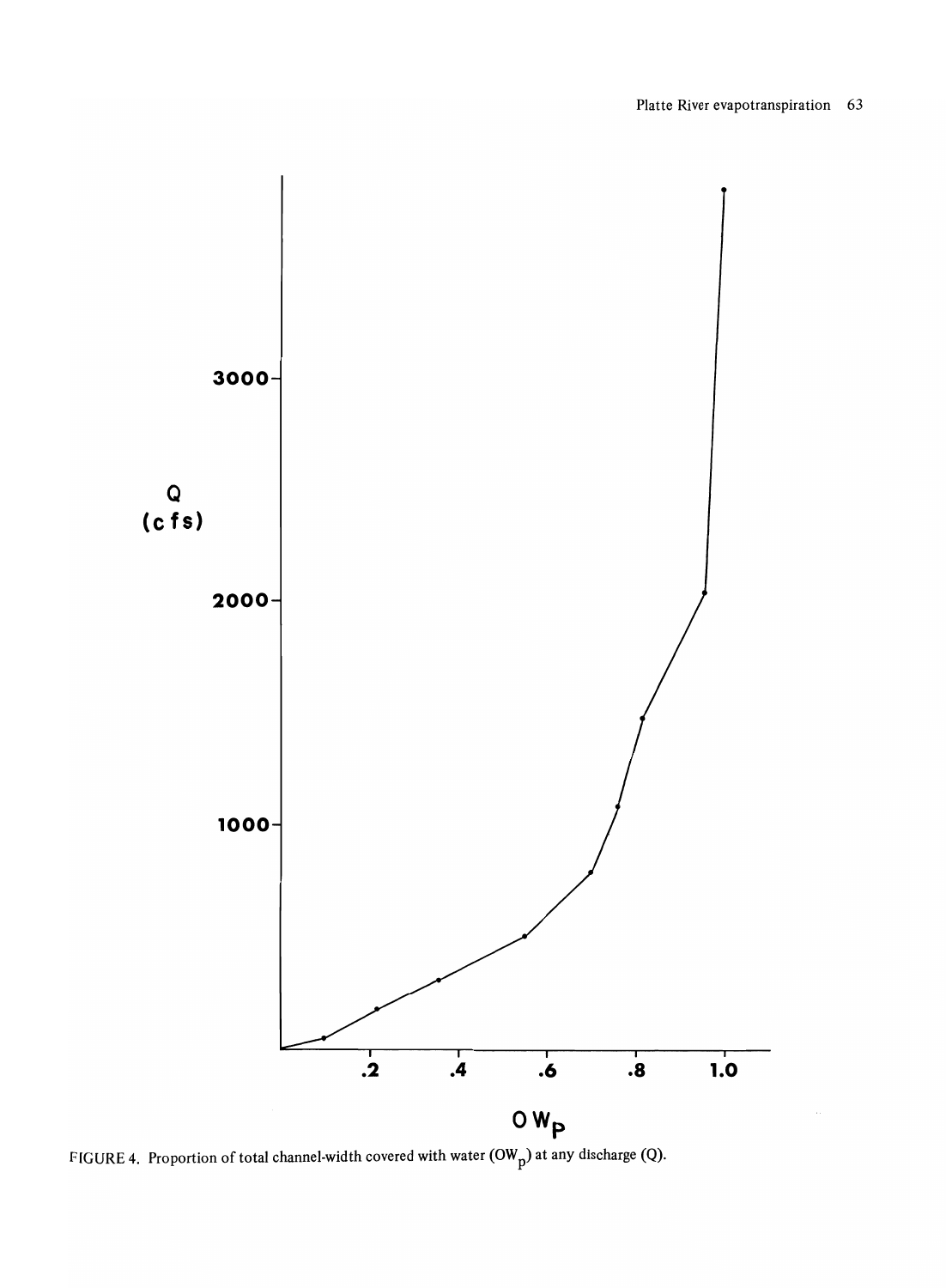

FIGURE 5. Depth of saturated water-table under sandbars and barren islands compared with evaporation rate (K<sub>p</sub>).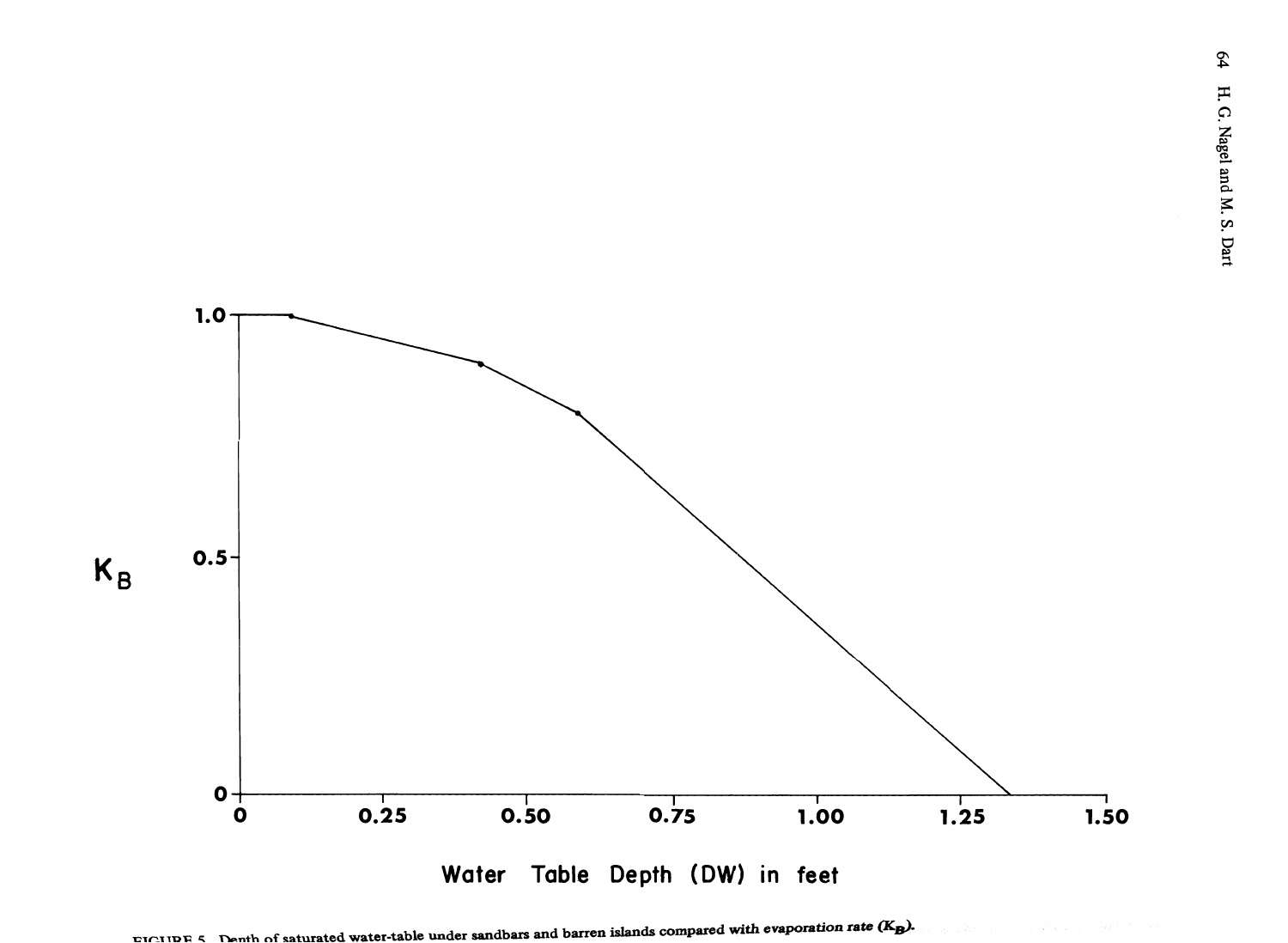

FIGURE 6. Evaporation rate from barren sand surface  $(K_B)$  at any discharge (Q).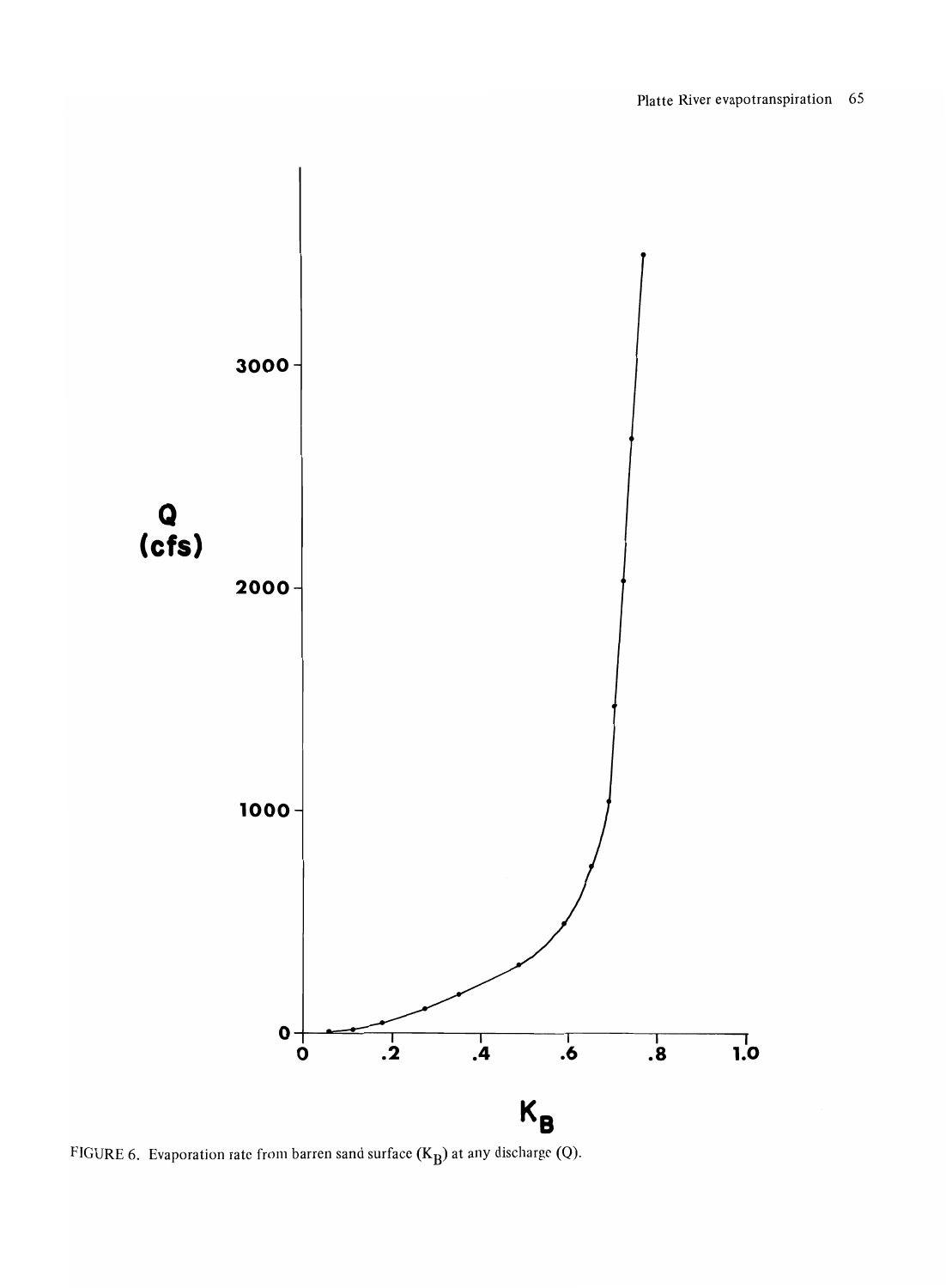### Present Species-Composition and Foliage-Cover

Riparian species-composition was taken from an unpublished report to the National Science Foundation by Gray, Hertner, Bunde, Deyle, Imel, Stines, Sweeney, and Weiss (1975, Kearney State College, Kearney, Nebraska). They studied five 5-acre sites at 15 mi intervals between Grand Island and Lexington. Each of these sites was sampled intensively at two dates for both woody and herbaceous speciescomposition and foliage-cover (Table Ill).

Island vegetation data were obtained from Hadenfeld and Walters (1978, unpublished National Science Foundation Student Originated Studies Report, Kearney State College Kearney, Nebraska). They systematically surveyed 22 random ly selected islands between Gibbon and Overton for both species-composition (Table III) and foliage-cover (Table  $\mathbb{I}$ Woody species-composition and foliage-cover is an average from results of their study, which covered the western one. half of the study stretch, and from visual mapping by us  $(j)$ islands) in the eastern one-half of the study reach.

,J;"

TABLE III. Platte River riparian and island vegetative-composition from Lexington to Grand Island from Gray *et al.*, 1975 (un published report to the National Science Foundation, Kearney State College, Kearney, Nebraska) and Hadenfelt and Walter 1978 (unpublished report to the National Science Foundation, Kearney State College, Kearney, Nebraska).

| Species                     | Common Name        | Species-Composition <sup>a</sup> |                                         |  |
|-----------------------------|--------------------|----------------------------------|-----------------------------------------|--|
|                             |                    | Riparian                         | Island                                  |  |
| <b>Woody Species</b>        |                    |                                  |                                         |  |
| Amorpha fruticosa           | False indigo       | .10                              | .27                                     |  |
| Cornus stolonifera          | Red dogwood        | .26                              |                                         |  |
| Fraxinus pennsylvanica      | Green ash          | .07                              | $-08$<br>T <sup>e</sup><br>T<br>T<br>22 |  |
| Parthenocissus quinquefolia | Virginia creeper   | .05                              |                                         |  |
| Populus deltoides           | Eastern cottonwood | .22                              |                                         |  |
| Salix amygdaloides          | Peachleaf willow   | $\mathbf{b}$                     | $11$                                    |  |
| S. exigua spp. interior     | Sandbar willow     | .06                              | .29                                     |  |
| Ulmus americana             | American elm       | .06                              | $\boldsymbol{0}$                        |  |
| Vitus riparia               | Wild grape         | .12                              | $T_{\rm s}$                             |  |
| Woody                       | Other species      | .06                              | .03                                     |  |
| Herbaceous Species          |                    |                                  |                                         |  |
| Cyperus spp.                | Flatsedge          | $\Omega$                         | .09                                     |  |
| Ellisia spp.                | Ellisia            | .15                              | $\mathbf{0}^{\dagger}$                  |  |
| Elymus canadensis           | Canada wildrye     | .22                              | $\mathbf{0}$                            |  |
| Juncus spp.                 | Rush               | $\Omega$                         | .10                                     |  |
| Poa pratensis               | Kentucky bluegrass | .08                              | 0                                       |  |
| Rhus radicans               | Poison ivy         | .15                              | 0                                       |  |
| Scirpus spp.                | Bulrush            | $\mathbf{0}$                     | .22                                     |  |
| Xanthium strumarium         | Cocklebur          | 0                                | .58                                     |  |
| Herbaceous                  | Other species      | .40 <sup>d</sup>                 | .01                                     |  |

a: Proportion of total foliage-cover by woody species or herbaceous species.

b: All willow species included in sandbar willow.

c: Less than .05.

d: Includes, in order of importance, Asparagus, Bromus, Rosa, Galium, Rumex, Erigeron, Hordeum, Apocynum, Scirpus, Equisetum, and Smilaclin sp., all contributing between .02 and .05.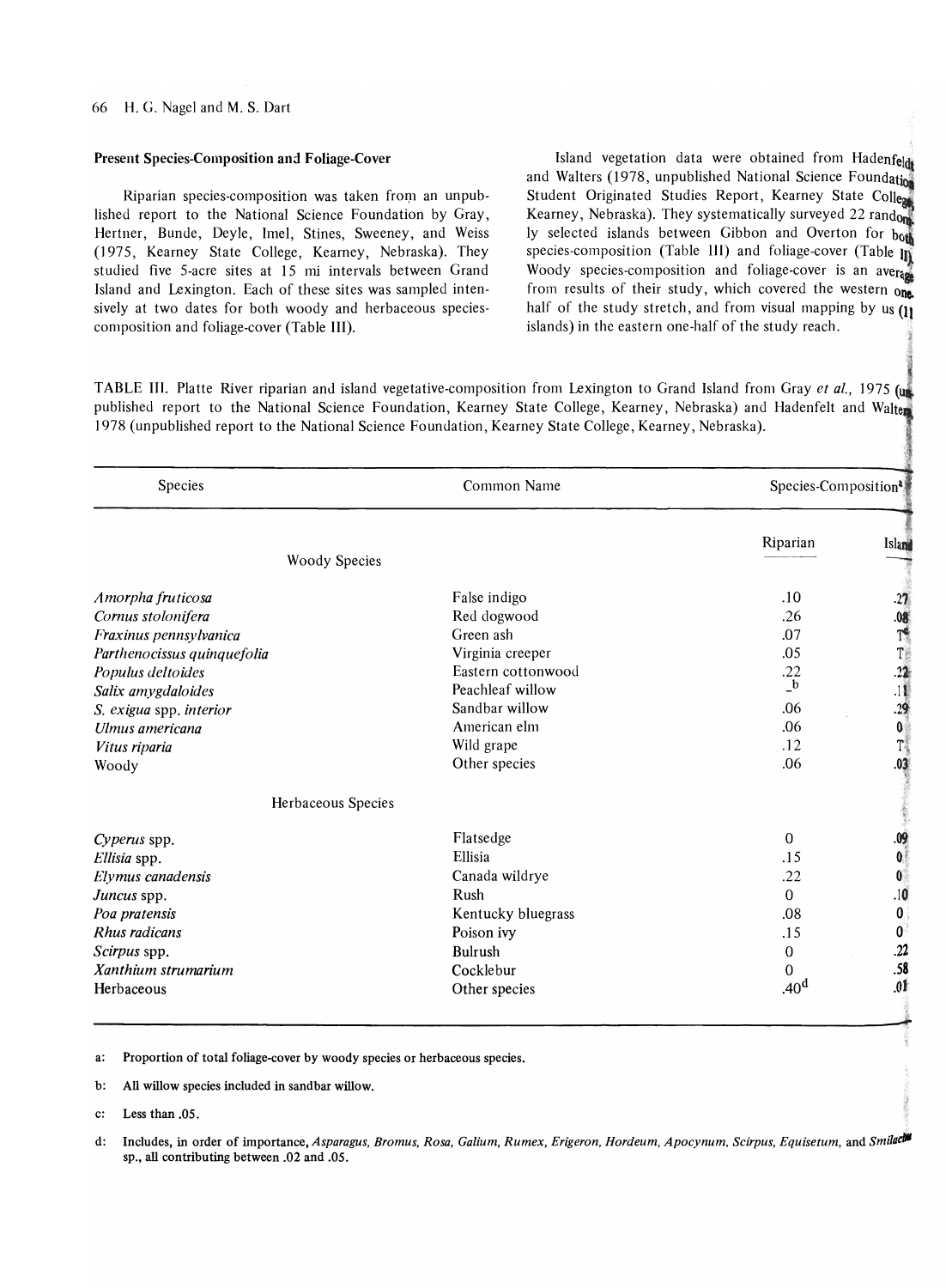Percentage of bare soil (Table II) depended greatly upon hen the sample was taken and data used were subject to  $\mu$ <sub>l</sub>uch variation. The report by Gray *et al.* (see above) did not give estimates of bare ground; therefore, data given were de- $^{34}$ <sub>rived</sub> from point analysis of aerial photographs.

# 1938 Species-Composition and Foliage-Cover

Species-composition and foliage-cover for islands and banks in 1938 are difficult to estimate as published data seemingly do not exist. Early visitors to the Platte Valley remarked about the absence of trees on the banks, but did note the presence of islands with trees (Williams, 1978) although McKinley (1935), in reviewing early reports, stated that :'westward to a point somewhat beyond the junction of the North and South Plattes, there was an ample supply of timber along the banks of the river and on the islands." Early reports noted the prevalence of cottonwoods and willows, similar to what is found today. In their report *(see above),* Hadenfeldt and Walters discussed successional changes in vegetation on the Platte. Thc most dramatic changes seemed to occur during the first 10 years. One change was a reduction in sandbar willow and an increase in peachleaf willow from very young islands to those 10 years old. Cottonwood gradually increased until an island was 20 years old, then decreased in importance. False indigo, red dogwood, and green ash did not appear on islands less than 10 years old. However, willow species and cottonwood still dominate the vegetation today on many islands which were present on 1938 aerial photographs. Since no clear-cut trend was apparent in Hadenfeldt and Walters' data, we assumed the same species-composition and foliagecover for vegetated habitats in 1938 as today. There actually were probably more willows and cottonwoods proportionally in 1938, especially on the banks, since these species occur primarily in early seral stages.

We estimated foliage-cover from 1938 aerial photographs for trees and herbaceous vegetation by the point method. These data were proportionately higher for herbaceous cover than shown by the data of Hadenfeldt and Walters *(see above),*  probably because 1938 photos were taken from July to October, whereas 1978 data were collected from May to July.

#### Species Transpiration Coefficients

Line 14 (Table I) reads  $K_i$  from Table IV. With the exception of willow, cottonwood, and grape, data on transpiration coefficients for species in Table III were not found in the literature. Therefore, coefficients for the remaining dominant species were estimated.

The method chosen was that of measuring maximum difference between ambient-air and leaf-surface temperatures, as suggested by Tanner (1963). This approach assumes if a plant has an adequate supply of water available to the roots, the difference between the temperature of the leaf and the

ambient air around it should be an indication of the magnitude of transpiration. A leaf able to maintain its temperature at or near ambient, when receiving maximum solar-radiation, transpired the most, whereas species whose leaves were warmer than ambient air had lower transpiration rates.

The following standardized conditions were present during taking of leaf temperatures with a Yellow Springs Telethermometer (YSI Model 42 SC, 1 cm diameter banjo probe):

- 1. Leaf was in full sun, *i.e.,* no clouds or shading;
- 2. Leaf surface was held perpendicular to sun;
- 3. All readings were taken between air temperatures of 29 C and 33 C during June and July;
- 4. Bottom of leaf was used for temperature measurement;
- 5. If leaf was too small to cover banjo probe, two leaves, just overlapping, were used;
- 6. Water table was high enough so plant had roots in water;
- 7. Leaf was not in wilted condition or damaged by insects, pathogens, etc.; and
- 8. Wind was  $\leq 10$  mph.

Gates (1968) stated that size of leaf had a great impact upon leaf temperature. Consequently, leaf size was measured when taking temperatures, in anticipation of the need to develop a correction equation to adjust for leaf size. The results, however, showed very little intraspecific variation (Fig. 7), and no significant correlation between leaf area and temperature difference within species was found. Therefore., a graph (Fig. 8) showing the linear relationship between leaf-temperature difference from ambient air *versus* Ki was prepared, using known values (from the literature) for cottonwood and grape as the end points, then placing data from Figure 7 onto Figure 8.

The resulting slope of the curve (Fig. 8) is  $1K_i$  unit = 5 C temperature difference. Konis (1950), using different plants and directly measuring transpiration and temperature of excised leaves, found that  $1K_i = 4.9$  C leaf-temperature difference from ambient, a good correlation with our data.

An assumption was made that phreatophyes were able to extend roots into a receding water-table fast enough to keep ET rates from drooping. Gardner (1965) stated that if a plant had 10% of its roots in water, transpiration rates would not drop. Most researchers also seem now to agree with Holmes (1961) that in sandy soils, transpiration rates proceed at about the same rate until the wilting-point is reached. Thus, although occasional wilting of plants was noted on tall islands, especially of annual plants such as cocklebur, at periods of low flow, no adjustment is made in this model for reduced K's due to lack of water availability to plants.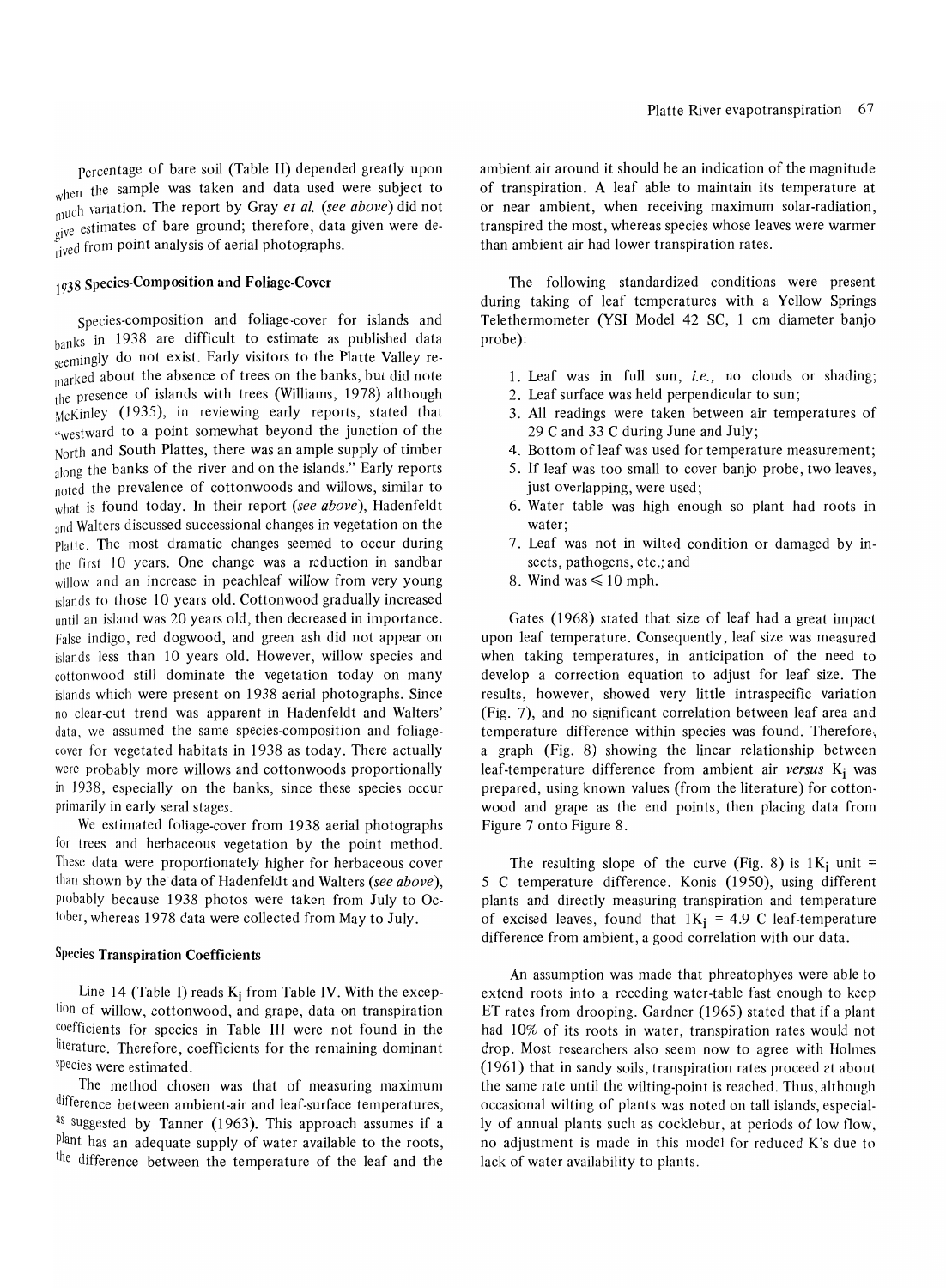# 68 H. G. Nagel and M. S. Dart

| Species                     | $K_i$ | Source of Data                                           |
|-----------------------------|-------|----------------------------------------------------------|
| Woody                       |       |                                                          |
| Amorpha fruticosa           | 1.05  | Figure 8                                                 |
| Cornus stolonifera          | 1.15  | Figure 8                                                 |
| Fraxinus pennsylvanicus     | 1.05  | Figure 8                                                 |
| Parthenocissus quinquefolia | 1.65  | Figure 8                                                 |
| Populus deltoides           | 1.80  | Rantz (1968)                                             |
| Salix amygdaloides          | 1.65  | Figure 8                                                 |
| S. exigua interior          | 1.75  | Figure 8                                                 |
| Ulmus americana             | 1.15  | Figure 8                                                 |
| Vitus riparia               | 0.60  | Donahue et al. (1977) and Dunne and Leopold (1978)       |
| Other                       | 0.75  | $\mathbf{d}$                                             |
| Herbaceous                  |       |                                                          |
| Cyperus spp.                | 1.30  | Rantz (1968)                                             |
| Ellisia spp.                | 0.75  | $\mathbf{d}$                                             |
| Elymus canadensis           | 0.75  | Penman (1963) and Blaney and Criddle (1962) <sup>b</sup> |
| Juncus spp.                 | 1.30  | Rantz (1968)                                             |
| Poa pratensis               | 0.75  | Penman (1963), Blaney and Criddle (1962) <sup>b</sup>    |
| Rhus radicans               | 0.75  | $\mathbf{d}$                                             |
| Scipus spp.                 | 1.30  | Rantz (1968)                                             |
| Xanthium strumarium         | 1.65  | Figure 8                                                 |
| Other                       | 0.75  | $\mathbf{d}$                                             |

TABLE IV. Species transpiration-coefficients  $(K_i)$  for major plant species found along the Platte River in central Nebraska.<sup>a</sup>

a: Assume water-table near or at surface and not limiting transpiration. These values are probably most representative of peak seasonal  $K_i$  for species.

- b: K for irrigated pastures.
- c: A verage of two sources.
- d: Estimated.

Figure 9 shows the relationship used between depth to water-table and K. This graph was based upon a straightline relationship found for several species by Rantz (1968) and by Gatewood et al. (1950). This relationship showed a 7% decline in K for each 1 ft drop of water-table. This figure was used in line 19 of Table I. Although the curve may differ for most species of plants, not enough data were available to draw such curves. Additionally, the water-table rarely fell below 3 ft below island surface, and the curves based on

on the first several feet from the surface probably do not vary as much.

Depth of water (Table I, line 18) is height above the baseline elevation at the Overton cross-section. This base line was the bottom of the lowest channel in the  $cr$ section. A level water-table, although introducing some error into the model, was assumed across the entire river  $cr$ section.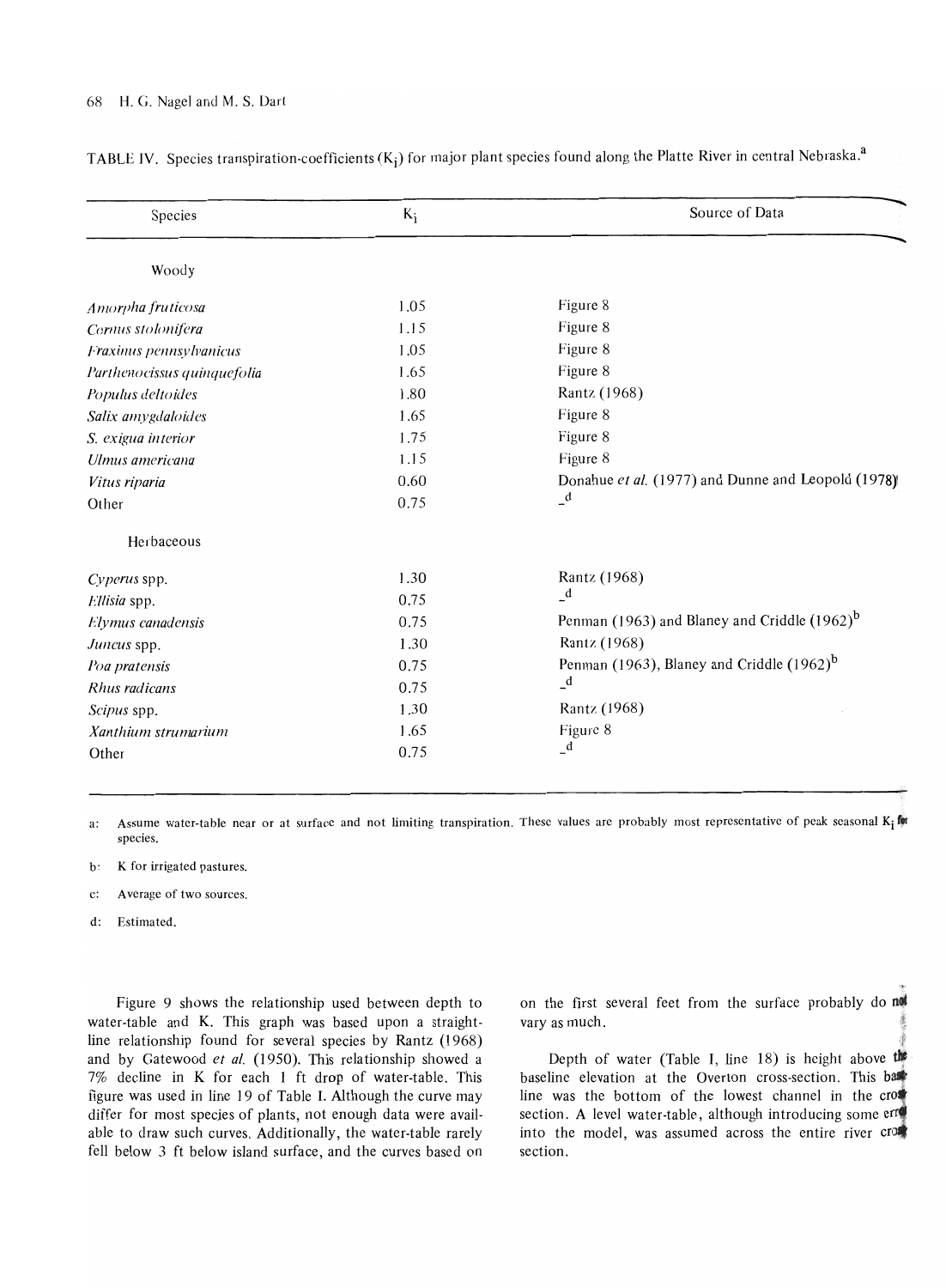

FIGURE 7. Leaf-surface temperature minus ambient-air temperature. ( $N = 20$ , dot = mean, bar is 95% confidence limits).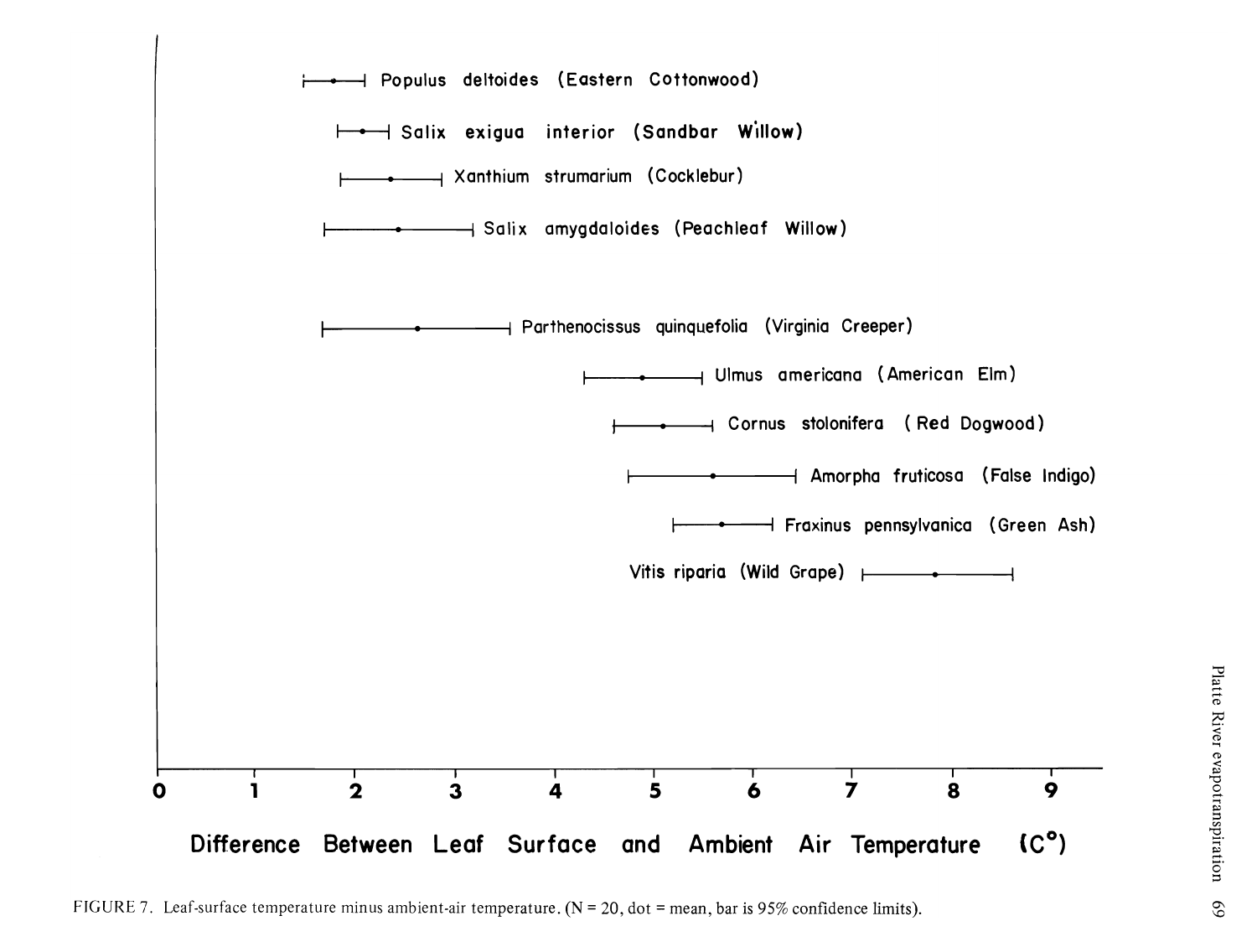

FIGURE 8. Leaf-temperature differences from Figure 7 and corresponding  $K_i$  values.

Stec (1978, unpublished National Science Foundation Student Originated Studies Report, Kearney State College, Kearney, Nebraska) reported that islands in the Platte River (within the study area) present before 1938 averaged 2.1 ft above mean channel-height; islands first present on 1957 photos but not on 1938, 1.3 ft tall; 1957-1969, 0.9 ft tall, and islands first present in 1969 were only 0.6 ft above mean channel (Fig. 10).

Figure 11 shows the relationship between foliage-cover

and K (Table I, line 20). These data came from Miller (1977) who stated that an increase in surface area of foliage by 0.5 results in an increase in transpiration by about 0.2. Chang (1968) stated " $\ldots$  after the canopy is reasonably well developed, large differences in vegetative growth can cause only relatively small differences in evapotranspiration rate.  $\ldots$ . Foliage-cover data were not available and values of 70% were used in woody habitat and 50% in herbaceous habitats. These covers vary considerably on a seasonal basis, especially in herbaceous areas, and should be estimated monthly.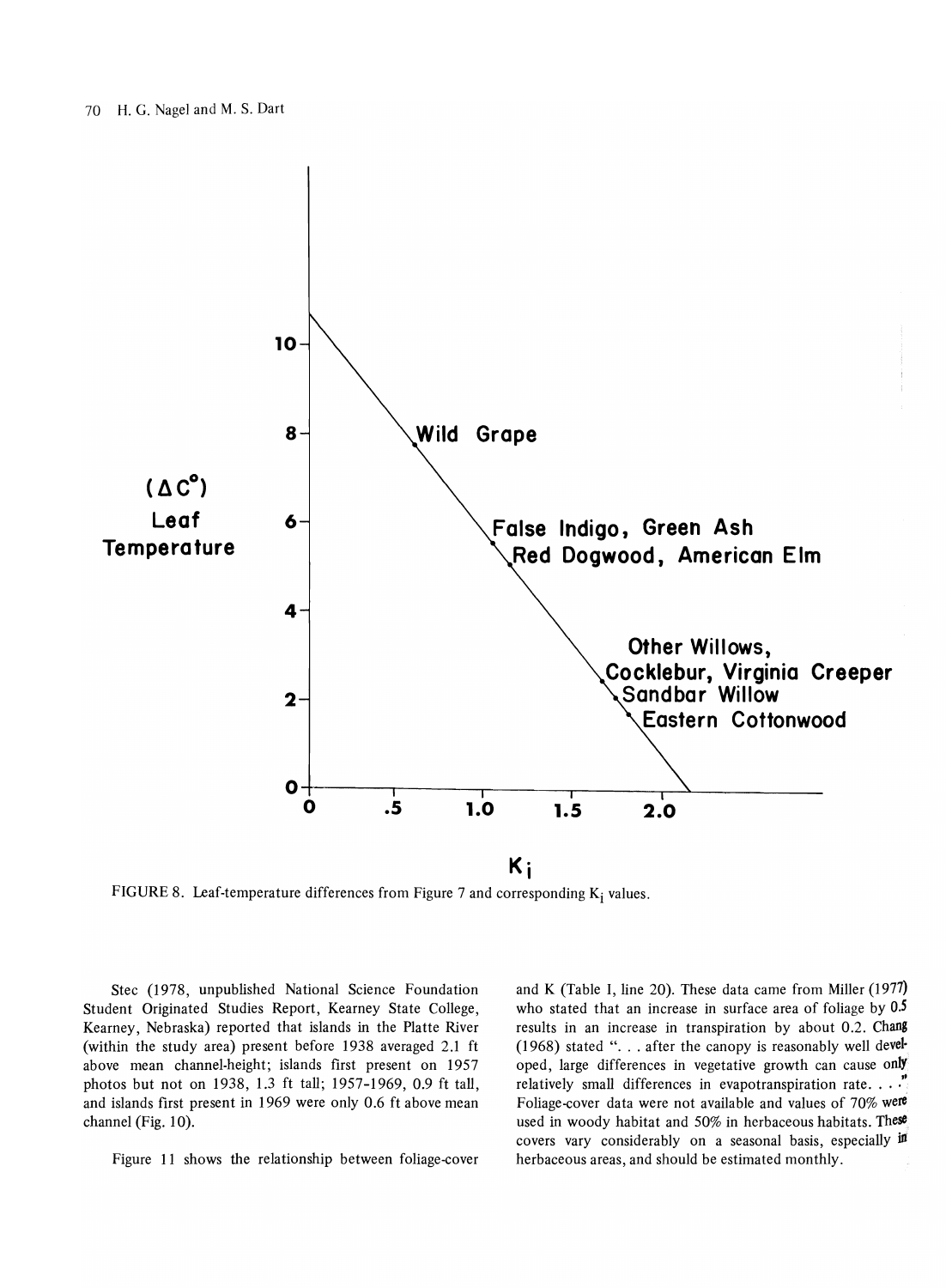Lines 25-27 (Table J) read the area and coefficient for harren habitat in riparian habitat. A major source of error here is that elevations above baseline and depth to water-table were not known (Fig. 10, *see* footnote c).

# RESULTS AND DISCUSSION

Monthly evaporation, estimated by the Blaney-Criddle method (Blaney and Criddle, 1962), is given in Table V. Flow data (cfs) are also given in Table V for the two periods of estimation. Earlier, higher flows *(e.g.* 1915-1930) were not used in the model because the channel configuration may have differed under high flows, thus invalidating results.

Monthly estimates of actual evapotranspiration calculated

for conditions in the 1930s and 1970s are given in Table VI. Annual values are about the same as those found by Van Klaveren *et al.* (1975) on the North Platte in Wyoming. They found an average ET of 31.25 in per yr with cottonwood and willow phreatophytic vegetation along the Platte and three tributaries. Although their estimate is about 4 in less than ours (Table VI) for recent conditions, this difference is easily accounted for by the fact that the mean-annual lake-evaporation rate is about 7 in less than in our study area (Anonymous, 1968). The 3-in differential between the two studies (plus 7 -in difference in lake-evaporation rate minus 4-in estimated difference) may be due to the fact that 95% of the Wyoming vegetation was cottonwood and willow, whereas many tree species with lower transpiration coefficients were present in Nebraska.



FIGURE 9. Depth to saturated water-table from soil surface as compared to  $K_2$ .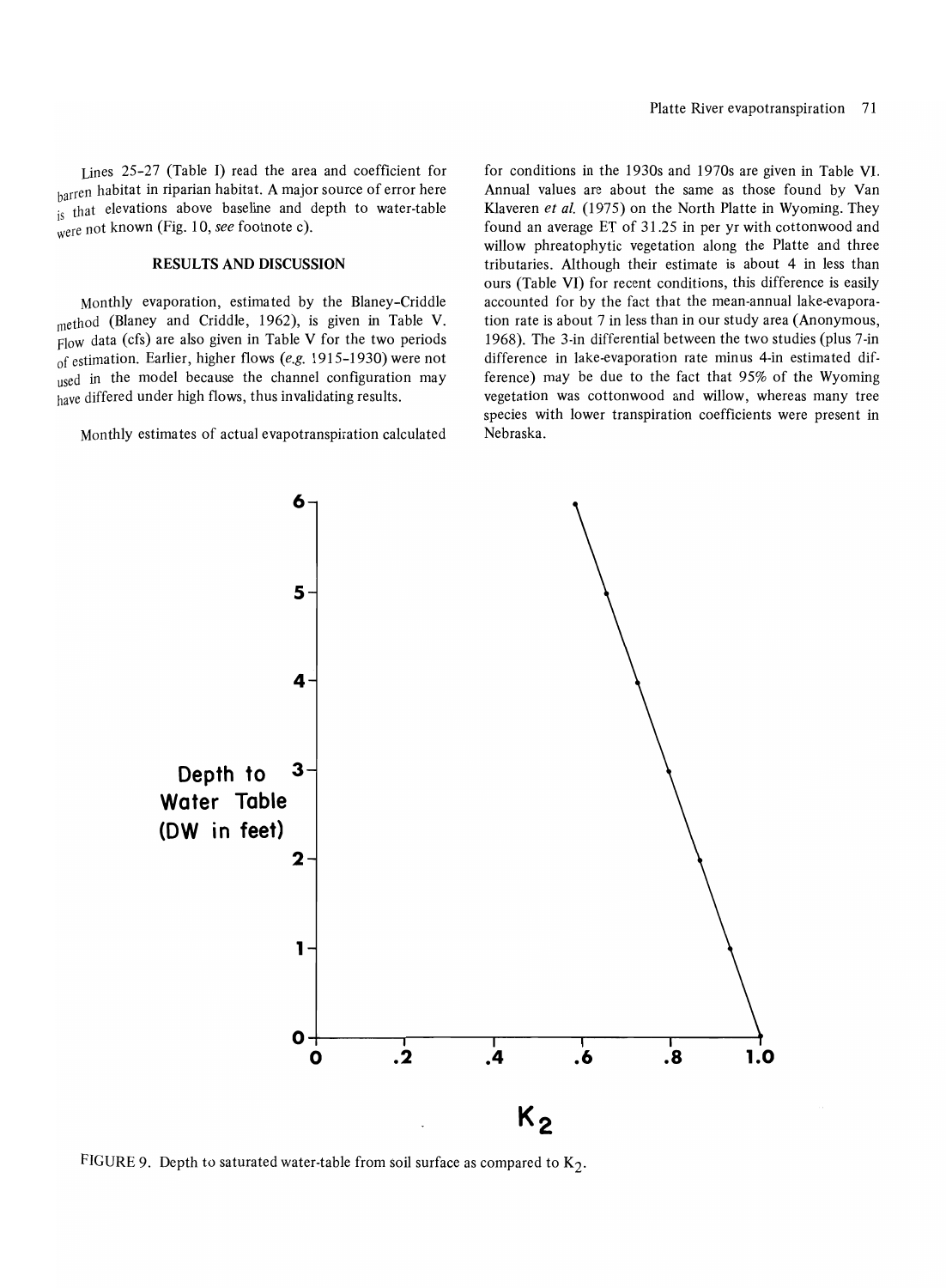

FIGURE 10. Island height above baseline elevation of channel. Data points are averages from Stec (1978, unpublished Na tional Science Foundation Student Originated Studies, Kearney State College, Kearney, Nebraska). Footnotes: a. Midpoints o range of known island ages used. The 40-year-old point should be farther to the right, but since 1938 photographs were the older used, the mid-point is not known. The dashed line assumes a linear build-up in elevation with age, as demonstrated by the first three data points. b. Stec's data on elevation were adjusted upward by 0.6 ft to conform to our baseline elevation. Stec's data were measured in relation to mean channel-elevation, not lowest point. The 0.6 ft correction was the difference between mean channel depth and baseline at the Overton cross-section. c. No elevational data were found for riparian habitat. Since much of the riparlar habitat now was once island, we assumed that riparian-habitat elevation was that of an old island and given an elevation of 3 ft.

The evaporation-rate calculated from open river (44.8 in, Table VI) may be low due to excluding November through March. However, it compares well with the rate computed by Meyers (1962) for stream-and-canal evaporation on the Platte River in Nebraska below the junction of the North and South Plattes (43.4 in per yr).

The 1977 estimate of ET is probably more accurate than that of 1938 due to most data on species-composition and foliage-cover being of recent origin. Another problem with the 1938 estimate is that the channel configuration used by us was based on a single cross-sectional location done in 1978 and the channel configuration may have been considerably different in the 1930s.

Extrapolating our data (Table VI) to the reach of the Platte from Kingsley Dam to Duncan (refer to Dirmeye quotation in INTRODUCTION), we estimate the wooded and open channel to average 0.83 mi wide in our study area. This equals about 128,000 acres in the 240 mi reach. Our estimated ET for recent conditions is 379,000 acre-feet per year (at  $\mathbf{1}$ ET of 2.96 ft per yr).

The most surprising result of the calculations is the very slight difference between the ET in 1930s as compared  $\psi$ today. We expected the increasing proportion of the study area in riparian forest since the 1930s (Fig. 2) to result  $\mathbf{m}^2$ much higher ET rate in 1970s than in 1930s. The apparent reason for there being little or no difference is that the riparlel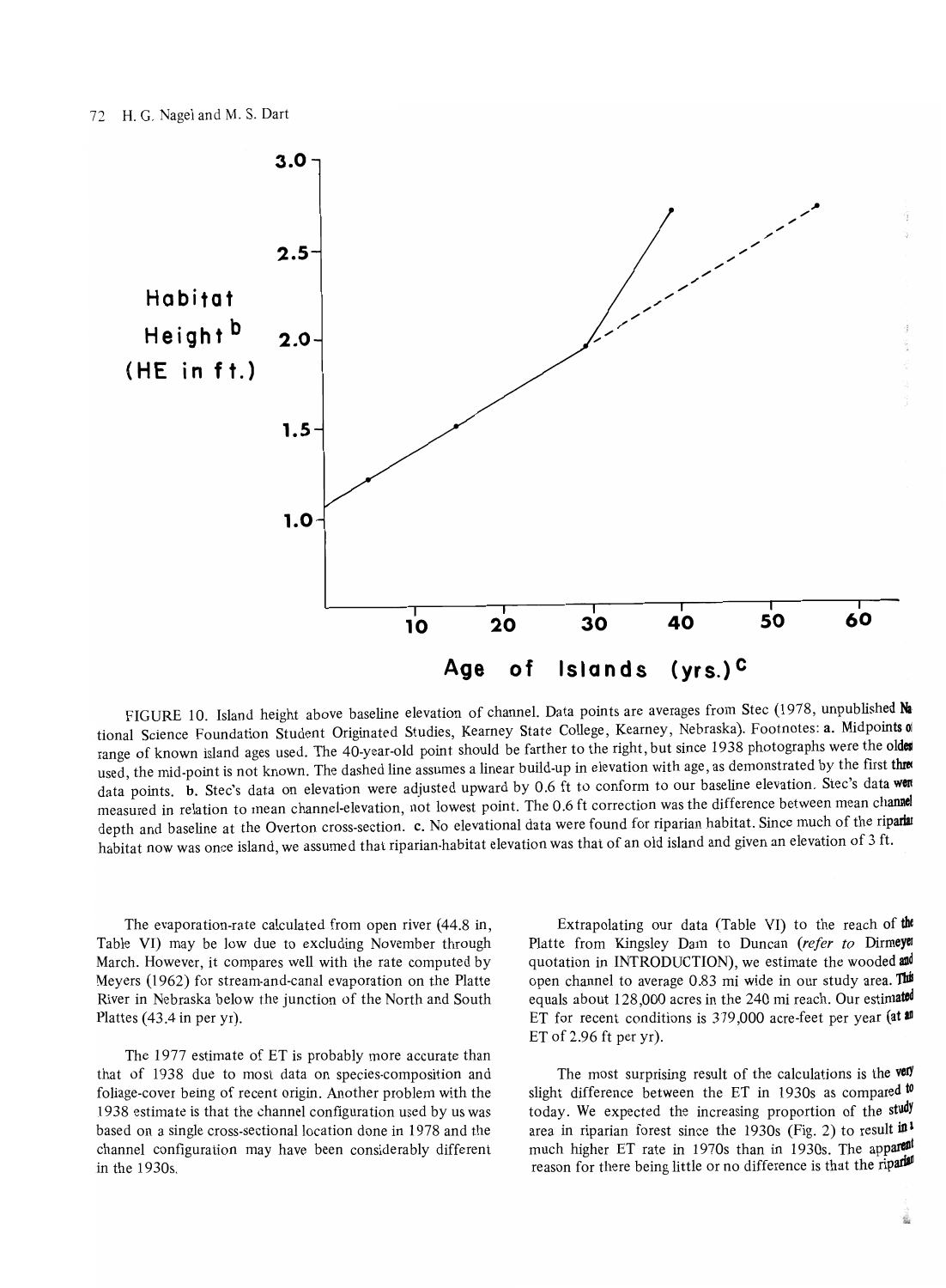

FIGURE 11. Transpiration rates compared to total foliage-cover.

TABLE V. Values used for E<sub>p</sub> from Blaney-Criddle equation, and mean Q's for 1970s and 1930s at Overton gauging station.

|                  | April | May  | June | July | August | September | October |
|------------------|-------|------|------|------|--------|-----------|---------|
| Evaporation (in) | 4.43  | 6.06 | 7.14 | 7.88 | 7.20   | 5.46      | 4.19    |
| Discharge (cfs)  |       |      |      |      |        |           |         |
| $1970 - 76a$     | 2156  | 1607 | 1298 | 692  | 481    | 958       | 1531    |
| 1932-39          | 1649  | 1616 | 1682 | 692  | 396    | 725       | 1121    |
|                  |       |      |      |      |        |           |         |

<sup>a:</sup> United States Geological Survey (1973 excluded, due to high flows).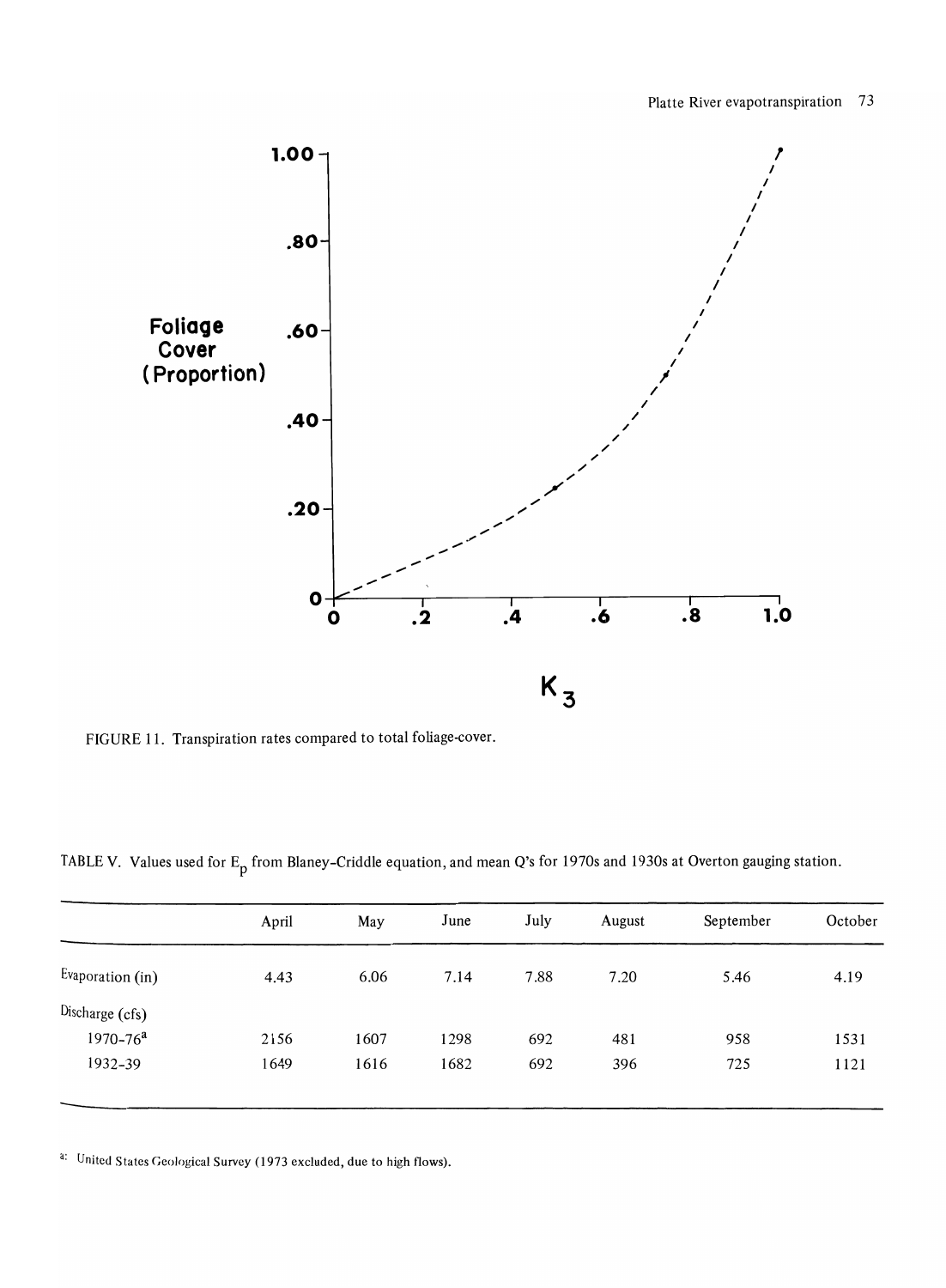|                         |       |      | Evapotranspiration Loss (inches) |      |        |           |              |                    |                   |                   |
|-------------------------|-------|------|----------------------------------|------|--------|-----------|--------------|--------------------|-------------------|-------------------|
| Habitat                 | April | May  | June                             | July | August | September | October      | Σ                  | Area <sup>a</sup> | ET Rate           |
| Open River              | 2.17  | 2.97 | 3.50                             | 2.92 | 1.80   | 2.07      | 1.84         | 18.57 <sup>c</sup> | 0.42              | 44.21             |
| Sandbar and Bare Island | 0.50  | 0.69 | 0.81                             | 1.39 | 1.56   | 0.94      | 0.90         | 6.79               | 0.25              | 27.16             |
| Forested Island         | 0.44  | 0.60 | 0.71                             | 0.76 | 0.68   | 0.52      | 0.41         | 4.12               | 0.08              | 51.5              |
| Herbaceous Island       | 0.33  | 0.41 | 0.54                             | 0.57 | 0.51   | 0.37      | 0.31         | 3.04               | 0.07              | 43.43             |
| Riparian Forest         | 0.25  | 0.35 | 0.41                             | 0.43 | 0.38   | 0.30      | 0.24         | 2.36               | 0.06              | 39.33             |
| Riparian Herbaceous     | 0.25  | 0.34 | 0.40                             | 0.43 | 0.38   | 0.30      | 0.23         | 2.33               | 0.11              | 21.18             |
| Riparian Barren         | 0.03  | 0.04 | 0.05                             | 0.00 | 0.00   | 0.00      | 0.00         | 0.12               | 0.03              | 4.0 <sub>0</sub>  |
| Total                   |       |      |                                  |      |        |           |              | 37.33              | 1.02              |                   |
|                         |       |      |                                  |      |        |           |              | $6.72^{\text{c}}$  | 0.15              |                   |
| Open-River              | 0.84  | 1.02 | 1.12                             | 1.02 | 0.77   | 0.79      | 0.69<br>0.39 |                    | 0.15              | 44.81             |
| Sandbar and Bare Island | 0.36  | 0.56 | 0.71                             | 0.84 | 0.80   | 0.57      |              | 4.23               |                   | 28.20             |
| Forested Island         | 0.56  | 0.76 | 0.88                             | 0.95 | 0.86   | 0.67      | 0.52         | 5.20               | 0.10              | 52.0 <sub>0</sub> |
| Herbaceous Island       | 0.40  | 0.54 | 0.63                             | 0.67 | 0.61   | 0.47      | 0.37         | 3.69               | 0.08              | 46.13             |
| Riparian Forest         | 1.16  | 1.57 | 1.84                             | 1.96 | 1.76   | 1.39      | 1.08         | 10.76              | 0.27              | 39.85             |
| Riparian Herbaceous     | 0.51  | 0.69 | 0.80                             | 0.86 | 0.77   | 0.61      | 0.47         | 4.71               | 0.22              | 21.41             |
| Riparian Barren         | 0.07  | 0.03 | 0.01                             | 0.00 | 0.00   | 0.00      | 0.00         | 0.12               | 0.03              | 4.00              |
| Total                   |       |      |                                  |      |        |           |              | 35.48              | 1.00              |                   |

TABLE VI. Monthly computed ET loss from each habitat for 1930s (top) and 1970s (bottom).

a: In proportion of total study area.

b: ET rate (in per yr) =  $\Sigma$ ET loss/area.

c:  $\Sigma = 17.27$  (RCf) = 18.57, and 6.25 (RCf) = 6.72.

forest docs not have any higher average K than does openwater (Tables II, III, IV). Dirmeyer (1975) apparently assumed a solid stand of phreatophytic vegetation with high K's. However, the riparian forest has undergone 40 yrs or more of succession, for the main part, and the higher seres have as dominant plant-species ones with lower K's than early seres. The contrast between species-composition for island forests (younger) and riparian forest (older) in Table III is clear.

As the riparian forest ages, barring serious disturbance,

it will trend toward an ash-elm-dogwood-cedar community (Hadenfeldt and Walters, 1978, unpublished National Science Foundation Student Originated Studies, Kearney State College, Kearney, Nebraska), all of which have relatively low K's: thus water loss from the Platte River due to ET should gradually decline.

Although sometimes mentioned as a management post bility, clearing the woody vegetation from islands and riparal forest may have little effect upon water loss. The denuce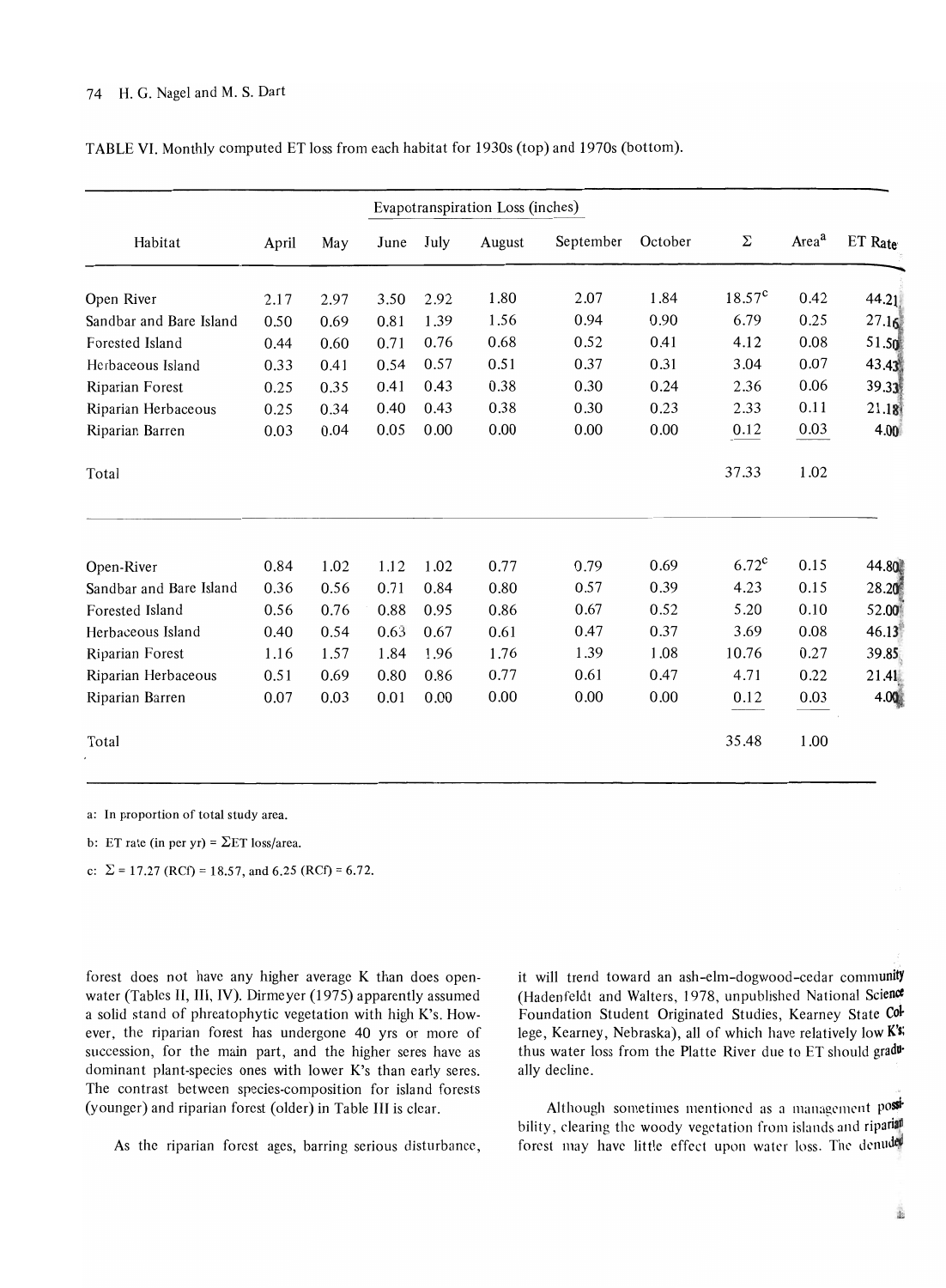sandbars would probably quickly grow up in cockleburs and perennial hydrophytes, which have water-loss coefficients almost equal to those of cottonwood and willows.

# **CONCLUSIONS AND LIMITATIONS**

The computational flow-chart for estimating evapotranspiration on the Platte River in central Nebraska seems to work reasonably well. Data are lacking for accurate estimation of ET, but the approximations made correspond well with most published estima tes. The flow chart is complex enough to allow fairly sophisticated ET estimation, when adequate data exist.

In order to obtain accurate present estimates of ET, additional research on elevational cross-sections of the channel, on depth to ground-water in the riparian zone, and on verification of species transpiration coefficients is needed. Additional data are needed on foliage-cover of the vegetated habitats on a monthly basis. The 1970s ET estimate is perhaps 10% or more too low, because early spring and late fall evaporation-rates from sand and open-water were not considered. Another factor in underestimation is that evaporation of precipitation from barren sand (both island and riparian) was not considered.

Accurate estimation of historic ET rates on the Platte is improbable, due to the lack of data on vegetation speciescomposition and channel configuration. However, assumptions made for conditions in the 1930s probably are accurate enough to conclude that ET rates have not changed dramatically during the past 40 years on the Platte River ecosystem in Nebraska.

#### **REFERENCES**

- Anonymous. 1965. *Climatic atlas of the United States.* Government Printing Office, United States Department of Commerce, Environmental Science Service Administration, Environmental Data Service: SOp.
- \_. 1977. *Interpretation of false-color infrared film of the North Platte River, Nebraska.* Project Number 156-S5-B. Helena, Montana, Econ Incorporated, Ecological Consulting Service Division: 13p.
- Blaney, H. F., and W. D. Criddle. 1962. Determining consumptive use and irrigation water requirements. *United States Agriculture Research Service Technical Bulletin, 1275:*  59p.
- Chang, J.-hu. 1965. *Climate and agriculture: An ecological survey.* Chicago, Aldine Publishing Company: 304p.
- Dirmeyer, R. 1975. More on protected streamflows. *Nebraska Resources,* Number 15 (June): 3-4.
- Donahue, R. L., R. W. Miller, and J. C. Shickluna. 1977. *An introduction to soils and plant growth.* Fourth ed. Englewood Cliffs, New Jersey, Prentice-Hall, Incorporated: 626p.
- Dunne, T., and L. B. Leopold. 1975. *Water in environmental planning.* San Francisco, W. H. Freeman and Company: 818p.
- Gardner, W. R. 1965. Dynamic aspects of soil-water availability to plants. *Annual Review of Plant Physiology,*  16:323-342.
- Gates, D. M. 1968. Transpiration and leaf temperature. *Annual Review of Plant Physiology,* 19 :211-23S.
- Gatewood, J. S., T. W. Robinson, B. R. Colby, J. D. Hem, and L. C. Halpenny. 1950. Use of water by bottom-land vegetation in lower Safford Valley, Arizona. Government Printing Office, *United States Geological Survey Water-Supply Paper,* 1103:210p.
- Holmes, R. M. 1961. Estimation of soil moisture content using evaporation data. *In Proceedings of the hydrology symposium number* 2, *evaporation.* Toronto, Department of Northern Affairs and National Research, Water Resources Branch: IS4-196.
- Horton, J. S. 1973. Evapotranspiration and water research as related to riparian and phreatophyte management. An abstract bibliography. Government Printing Office, *United States Department of Agriculture Miscellaneous Publication,* Number 1234: 192p.
- Konis, E. 1950. The effect of leaf temperature on transpiration. *Ecology,* 30: 147-14S.
- Kozlowski, T. T. 1968. *Water deficits and plant growth.*  Volume II. New York, Academic Press: 333p.
- Leopold, L. B., M. G. Wolman, and J. P. Miller. 1964. *Fluvial processes in geomorphology.* San Francisco, W. H. Freeman and Company: 157-160.
- McGuiness, J. L. 1972. A comparison of Iysimeter-derived potential evapotranspiration with computed values. Government Printing Office, *United States Department of Agriculture Technical Bulletin,* Number 1452:71p.
- McKinley, J. L. 1935. *The influence of the Platte River upon the history of the valley.* Minneapolis, Burgess Publishing Company: 13Sp.